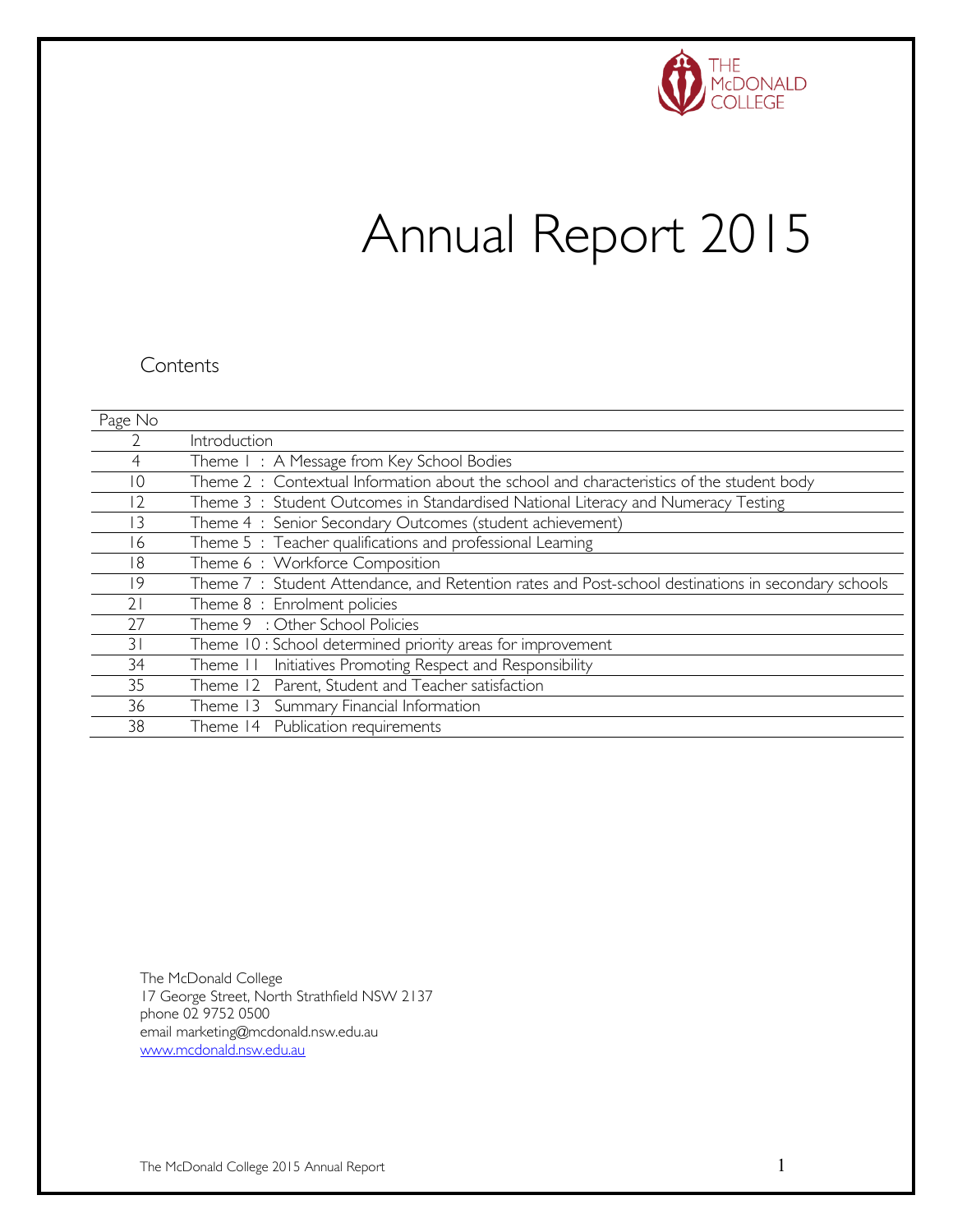## INTRODUCTION

The McDonald College is an independent co-educational school from Year 3 to Year 12 providing a comprehensive education to students from Years 3 to 12. All College students are encouraged to work to their potential with academic extension opportunities. Students requiring additional learning support are catered for by a combination of withdrawal and in-class support.

In addition to the BOSTES syllabi, our students participate in a performance programme with a core culture of performing arts and tennis. This programme underpins the philosophy of the College and aims to provide professional performance training to our young performing artists and sports people whilst maintaining a high standard of academic education. A comprehensive performing arts programme is also available after school hours to College students as well as the broader community.

In summary, the College is unique in providing:-

- A highly specialised performance programme alongside a rigorous academic programme
- An elite Tennis programme alongside a rigorous academic programme
- Boarding for secondary female students
- An extensive after school programme

Our dedicated staff are passionate and skilled in developing and nurturing our students' potential, ability and interest.

The College offers a breadth in cross training for all students, encouraging them to, "strive for excellence", (the College motto), in a caring and tolerant environment. Creativity, self-discipline, passion, self-esteem and academic, artistic, sporting and performance achievements are valued outcomes for the whole College community. In 2015 students had the opportunity to participate in *State wide academic competitions, The Prefects Charity Concert, Creative Competitions, Eisteddfods, Inter school sporting events and Gala Days, Premier State Ballet, Art and Design Show, International tour to China, to name just a few.*

The College supports students who achieve professional employment in the performing arts, television and film industry or tennis tournaments during their course of study, by appointing (where appropriate) tutors and/or communicating with onsite tutors to ensure all class work and BOSTES requirements are fulfilled. The College also supports students who wish to undertake other courses at TAFE, Distance Education or Open High School as part of their academic programme.

At the College we fully understand that a passion for performance (in all areas) means that children are creative, think laterally and are dedicated to achieve. We aim to harness and develop this trait for our students as they strive for excellence academically. We strongly believe that our legacy of successful graduates stands as a testament to both our approach and our philosophy.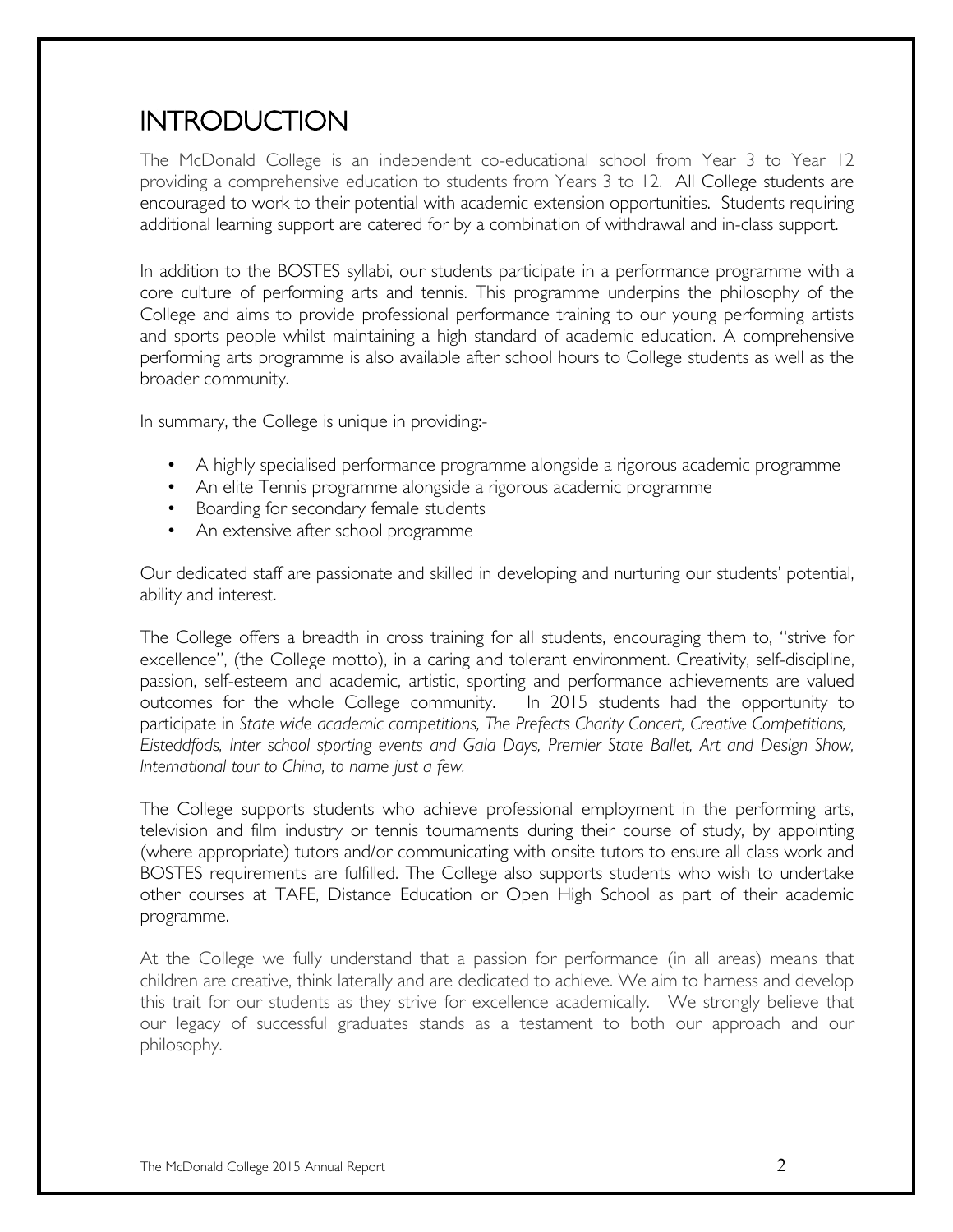It is our intention that all students have the opportunity to discover and develop their talents and skills within a supportive school environment.

MPULL

M. P. Kohler, M.Ed. Principal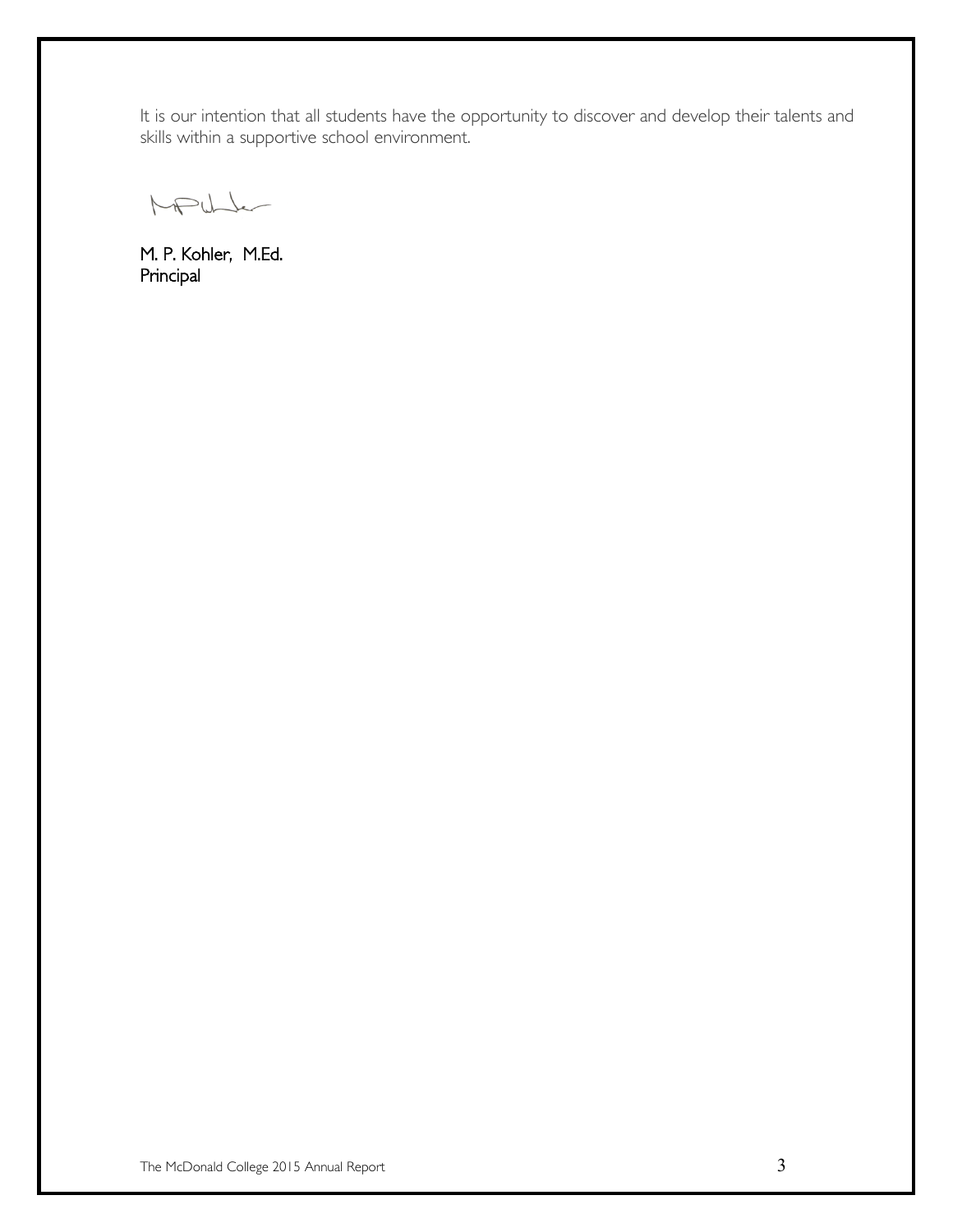## Theme 1: A Message from Key School Bodies

### Message from the Chairman of the College Council

The McDonald College is a member of the NSW Association of Independent Schools and delivers the Board of Studies, Teaching and Educational Standards NSW (BOSTES) curriculum from Year 3 to Year 12. The College meets all compliance requirements in order to maintain it's full registration and accreditation credentials with BOSTES.

The year of 2015 can again be celebrated with pleasing academic, performing arts and tennis successes. Particular mention must be given to the Dux of the College in addition to the Year 12 students who achieved Band 6 results and HSC nominations, acceptances for their exemplary practical works and the National winner of the UNSW Business Studies competition.

Staff and students are to be congratulated for the many performances enjoyed by audiences throughout the year. The High Performance Season celebrated our student's creativity, discipline and abilities in the outstanding performances of:

Don Quixote – Premier State Ballet Starburst – Primary Department Junior Showcase – Junior Secondary Students Senior Showcase – Senior Secondary Students An Evening of Classical Ballet – Classical Ballet Students Tennis – placed  $2^{nd}$  (NSW) in Australian School Teams Championship

The building of our new Boarding House and entrance Foyer to the College began in April. The whole community was excited to see the building grow out of the ground and almost reach completion by December.

The governing body of the College is the College Council comprised of volunteers who give of their time to ensure that the original philosophy and vision is upheld and that the financial strength of the College is maintained. The College Council met eight times and the Executive Finance Committee of Council met ten times in 2015.

I personally thank the directors for their ongoing commitment to the College especially during this year of construction and finalisation of the subdivision of the College property.

The Council appreciates the outstanding educational practices of the teaching staff and the administrative and maintenance support provided by non-teaching staff. I acknowledge with thanks the dedication to the College by the Principal and the Executive Management Committee.

The unique quality of the College is at the forefront of the Council's guidance in considering the consolidation and development of the College. I am sure we can all look forward to the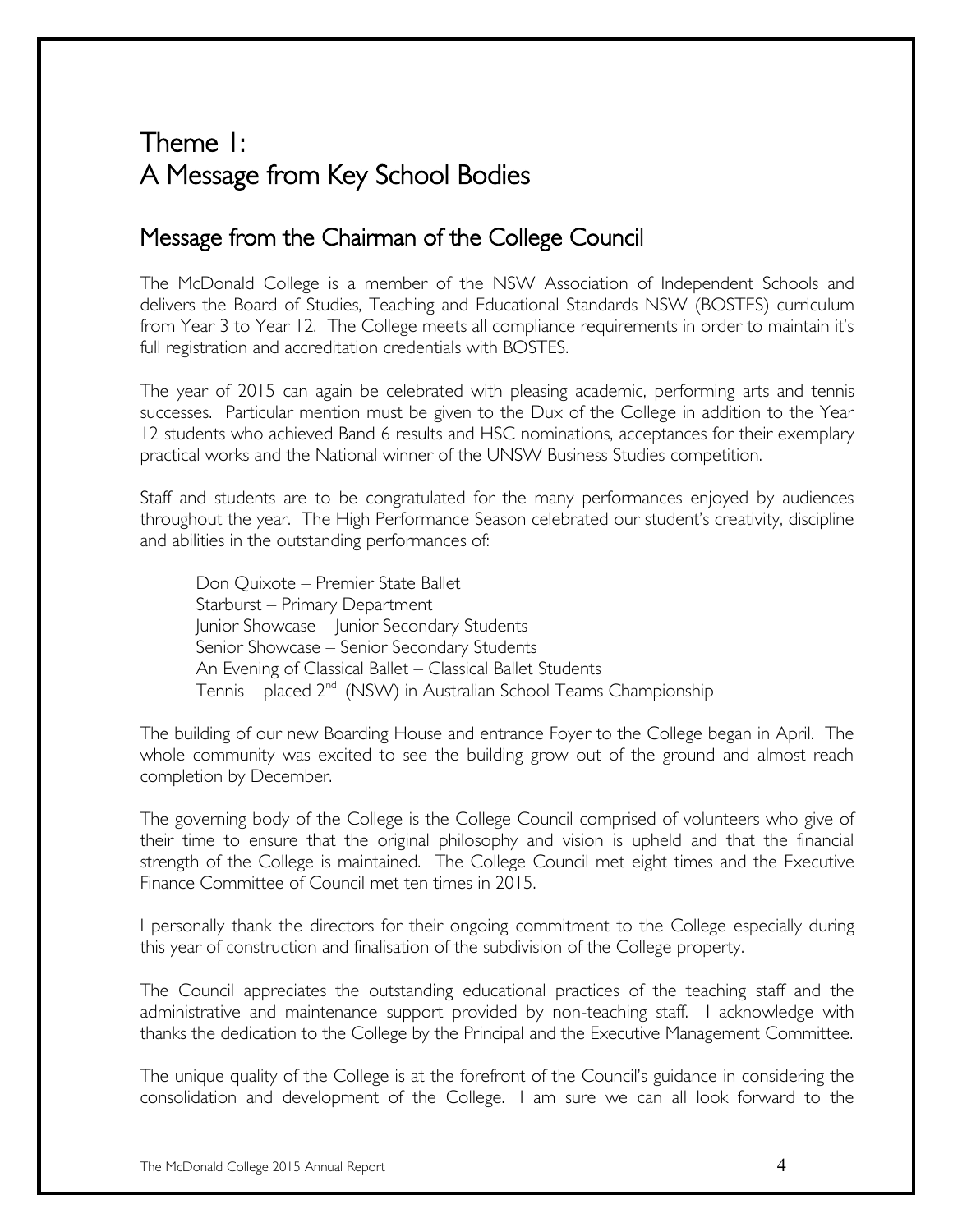continued provision of a stimulating and well-rounded education in an environment that will allow our students to look back on their school days with joy and pride knowing that the opportunities afforded them gave them an advantage over their peers.

Alastair Sloan Chairman of the College Council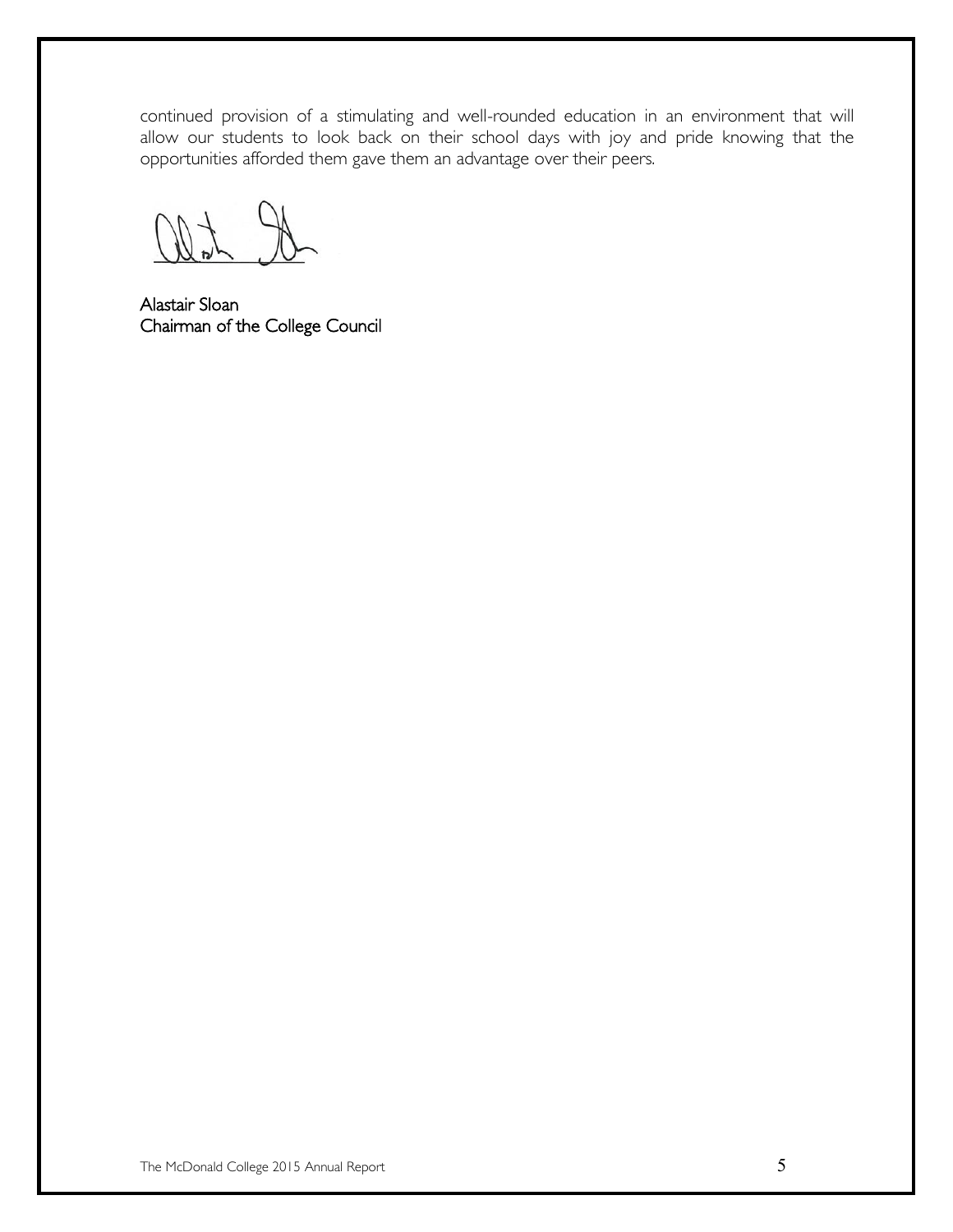### Message from the Principal

This Annual Report provides a brief overview of The McDonald College in 2015. The College was established in 1984 when 84 students were enrolled in Years 7, 8, 9 and 11.

Now 32 years on, our classrooms, studios, corridors and playgrounds thrive on acceptance, excitement and creative energy. The College was founded on the philosophy of providing a nurturing environment in which students can pursue their passion for performance integrated with a rigorous academic programme. Our College Values of; appreciation, humility, honour, and passion and commitment have served our graduates well encouraging them to be responsible global citizens seeking to make a difference.

This year the College undertook a complete refresh and upgrade of our Technology network infrastructure including all switches and servers being moved to a robust and responsive virtual environment. Our network backbone was upgraded to 10 Giga Bits and our WIFI coverage was expanded and up graded. In addition, the internet connection was upgraded to a 100 Mega Bits connection.

This upgrade was completed in preparedness for the BYODD (Bring Your Own Designated Devise) programme to be introduced in 2016. The College phone system was also upgraded to a VOIP system.

This document provides a brief snapshot of the College from Year 3 to Year 12 including the associated financial position. For full details of activities please refer to our regular publications such as *Behind the Scenes, College Website, Social Media and Performance Programmes.* 

Student's performance from Year 3 NAPLAN to the Higher School Certificate examinations was pleasing with further detail available later in this report. I make particular mention of:

- Dux of the College Vanessa Zhao
- Sample of HSC results:
	- o Ancient History 100% of students placed in Bands 5 & 6
	- o Music 2 100% of students placed in Bands 5 & 6
	- o Music I 94% of students placed in Bands 5 & 6
	- o Business Studies 85% of students placed in Bands 5 & 6
	-
	- o Visual Art  $-82\%$  of students placed in Bands  $5.86$
	- o Mathematics 2  $-60\%$  of students placed in Bands 5 & 6
	-
	- o English Advanced 56% of students placed in Bands 5 & 6
	- o 11 Call Back nominations for exemplary HSC practical works
	- o ArtExpress Gallery Hangings Elizabeth McPherson & Jasmin Thompson

Our student performance in international and national competitions was outstanding:

- National Winner of UNSW Business Studies Competition – Lawson Tanner(Year 12)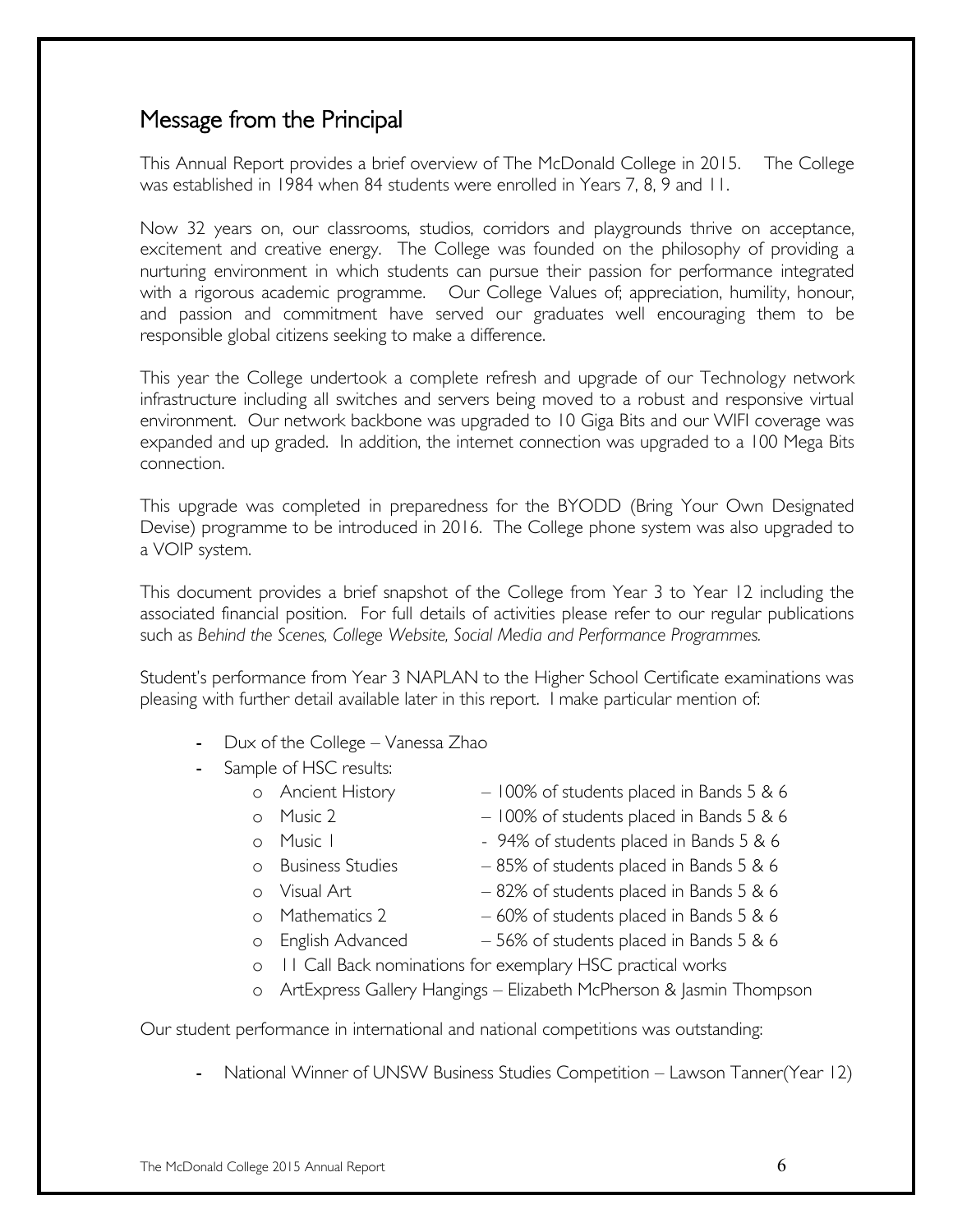- 26% of students achieved a High Distinction and 40% achieved a Distinction in the UNSW Business Studies Competition.
- Sydney Eisteddfod Results
	- $\circ$  1st place in 14/U classical ballet groups and invited to perform in televised Dance of Champions
	- $\circ$  1<sup>st</sup> place in Small groups Jazz
	- o Winner of Sydney Eisteddfod Ballet Scholarship Harrison Lee, Year 10
- International Awards
	- o Winner of Prix de Lausanne (Switzerland) Ballet competition -Harrison Lee, Year 10
	- o 3rd place Youth America Grand Prix (New York) Ryu Bautista, Year 10
- Sporting Awards
	- o  $2<sup>nd</sup>$  in NSW Australian School Teams Championship
	- o 7<sup>th</sup> Nationally in Australian School Teams Championship
	- o 5<sup>th</sup> in CIS State representation Boys Athletics Relay Team
	- $\circ$  4<sup>th</sup> in CIS State representation for Shot Put Kieran Shaw (Year 9)
	- o 3rd in Australian Tennis Anastasia Berezov (Year 6)
	- o 7<sup>th</sup> in Australian Tennis Junyi Tang (Year 7)
	- $\circ$  19<sup>th</sup> in Australian Tennis Ethan Lye (Year 8)

The College ran a number of programmes throughout 2015 to support students including student leadership, Cross Roads, career exploration with focus on creative careers, drug education, cyber bullying and safe driving programmes. Junior School students participated in the Young Writer's programme in addition to our extensive after school activities programme.

Values Education is an integrated and essential element of our educational philosophy. Values are reinforced through a range of measures incorporated within our pastoral care programme and are reinforced continually through day to day interaction, in classroom and studio settings and at formal assemblies.

Values are articulated by all staff in their educational delivery, through general and personal contact with the students and by personal demonstration in communications.

Year 5 and 6 students participated in an overnight excursion to Bathurst, Year 7 & 8 students attended a camp focussing on leadership, physical and personal development. Year 9 students enjoyed the experience of a more rugged camp without mobile phone connectivity and where their survival skills were expanded. Year 11 students participated in a camp following the Cross Roads programme. This represents a snap shot only of activities.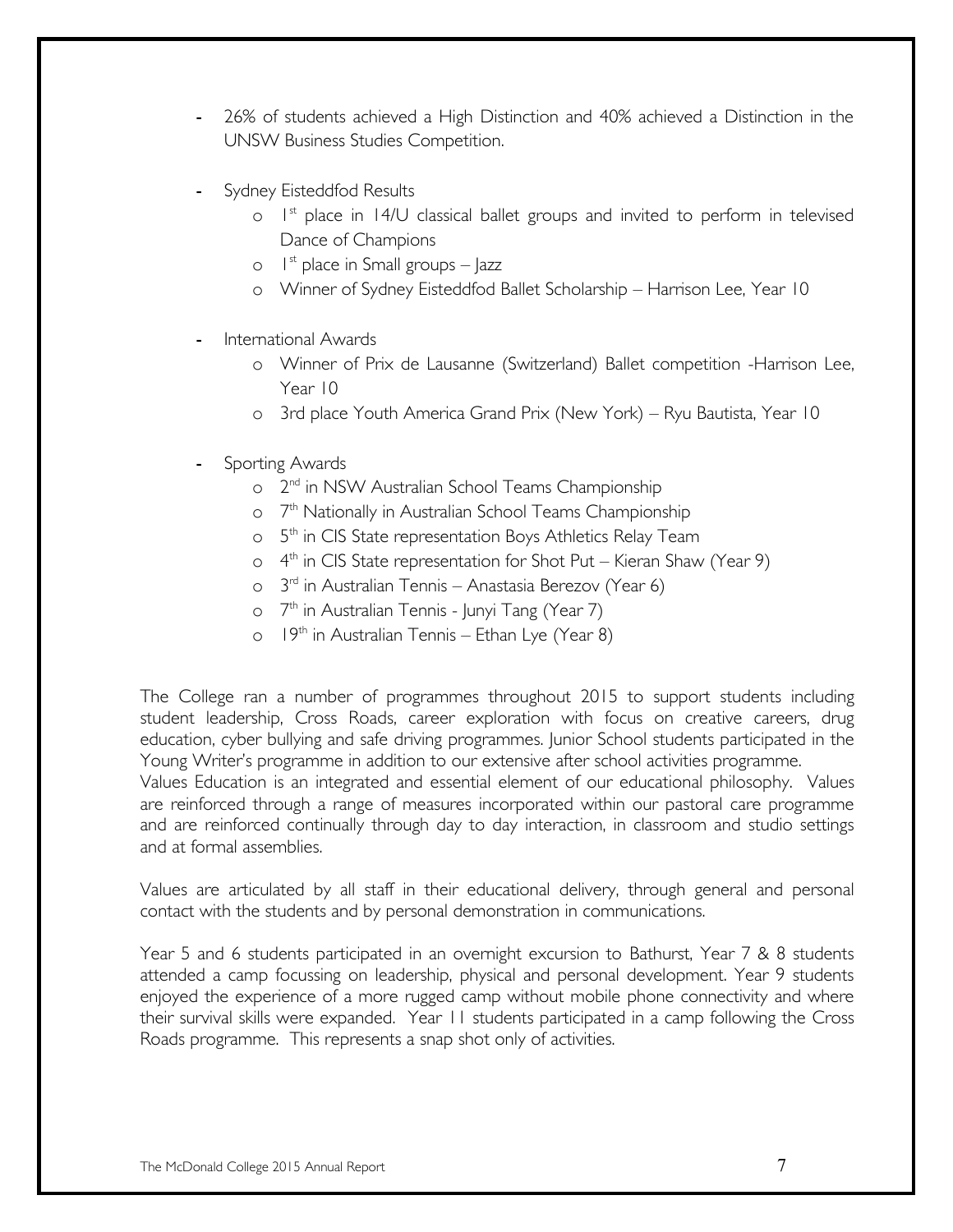Twenty-three students from Year  $7 - 9$  travelled to China to perform in the Tianjin International Youth Arts Festival. This was our eighth tour to China and as usual our students reached star status among the fifty other countries of children when they performed their show which was a celebration of Australian culture and music. The personal growth of the students on this tour was immense as they attempted the Chinese language and appreciated the culture, history and food.

Education and Information Evenings / Breakfasts were held for parents at all Year levels with specially tailored evenings, such as the Agents Forum, targeting our performance students wishing to enter the professional performance sphere.

Our partnership with Voyager Tennis operating from Sydney Olympic Park continued to grow over the year seeing enrolments ranging from Year 5 to 12 of both local and international students. The elite tennis students enrolled in this programme work daily on their tennis training whilst the remainder of their cohort attend performing arts classes. We are thrilled to see these students now getting the support they need to pursue a professional career in tennis and with the aim of achieving an American university sporting scholarship beyond their studies at The McDonald College.

The College was involved in over 80 performances ranging from local community events to our performance highlights including the High Performance Season held at The Parade Theatre (NIDA), Premier State Ballet held at the Riverside Theatre and An Evening of Classical Ballet held at the Sydney Opera House. The High Performance Season was one of the highlights of our performance calendar with the majority of students in the school participating in one or more performances. Many performances were also held at the College in our on-site performance spaces.

The College provided the academic tutoring for the whole child cast of Matilda the Musical whilst in Sydney and will continue this as the musical moves nationally.

I take this opportunity to thank the Directors of the College Council under the Chairman, Mr Alastair Sloan for their guidance and direction.

I also thank the College Parents and Friends Association and The McDonald Foundation for their continued support for all areas of the College.

M. P. Kohler, M.Ed. Principal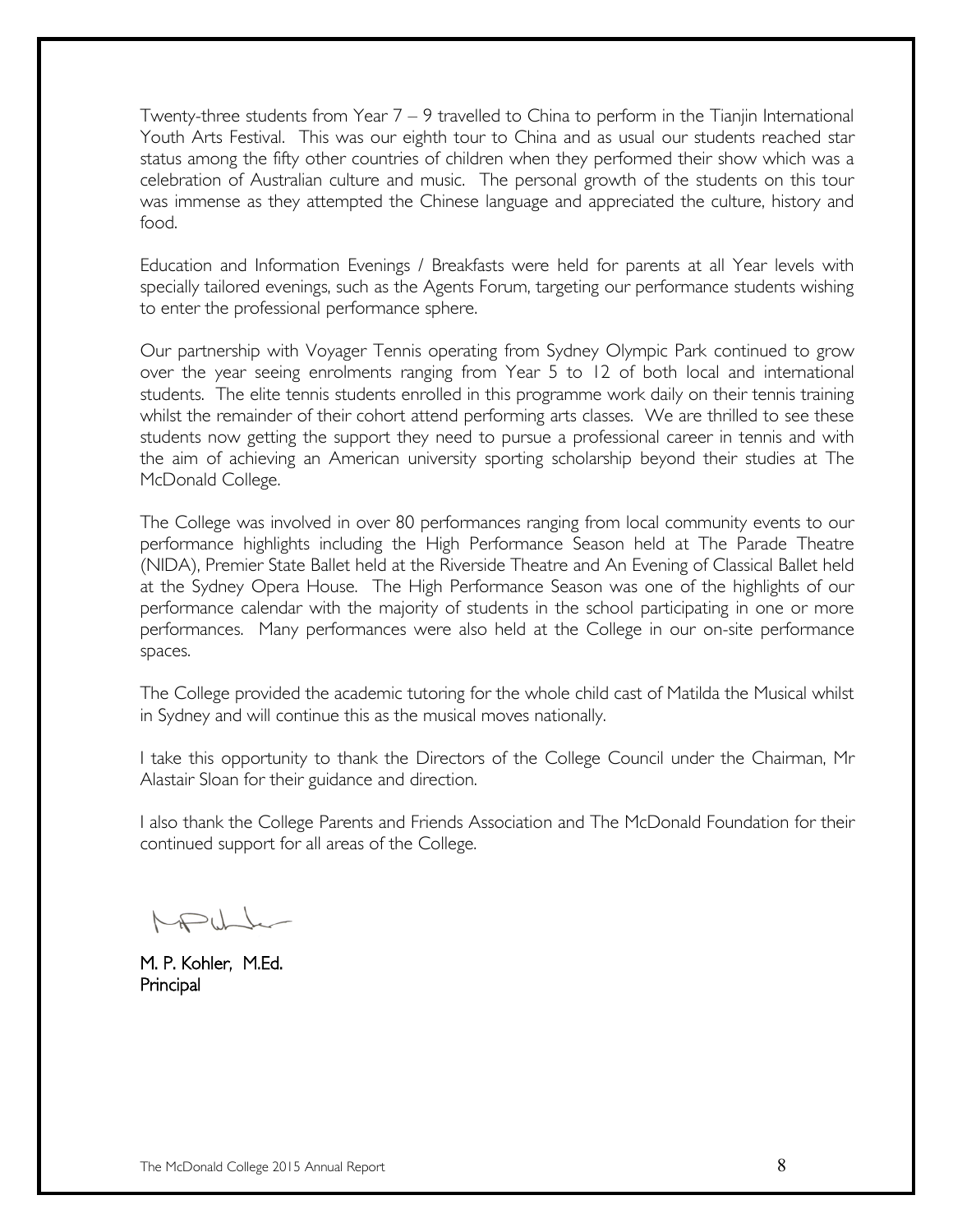## Message from Student Prefect and Student Representative Body

In 2015 the student leadership body comprised of:

- $\bullet$  College Captains  $(2)$
- Sports Captain
- Junior School Captains (2)
- Senior Prefects (from Year II and Year 12)
- Secondary House Captains and Vice Captains
	- Performing Arts Captains
	- Tennis Captain
	- Board House Council
- Junior School House Captains and Vice Captains from Years 5 6
- Student Representative Council (Student representatives from each Pastoral Care Class Junior & Secondary Schools)

Our student leaders represented the College at a number of events including the combined schools ANZAC Ceremony organised by the AIS in Hyde Park, the ANZAC Day Dawn Service at Concord and several interschool leadership exchanges. Secondary school volunteers assisted at the Junior School Swimming Carnival by participating with the younger students.

The major fundraising event for 2015 was the Prefect's Concert held in March that was enjoyed by the students and audience alike. Money raised on the evening was donated to the Westmead Children's Hospital to assist in funding a Music Therapist for their patients.

The SRC organised a number of events for students that raised funds for the: Heart Foundation, Harmony Day, Animal Shelter, Year 10 Formal, and the Red Shield Appeal amongst others. Students and their families were encouraged to donate to the Christmas Hamper Appeal for the Exodus Foundation.

Prefect & SRC Body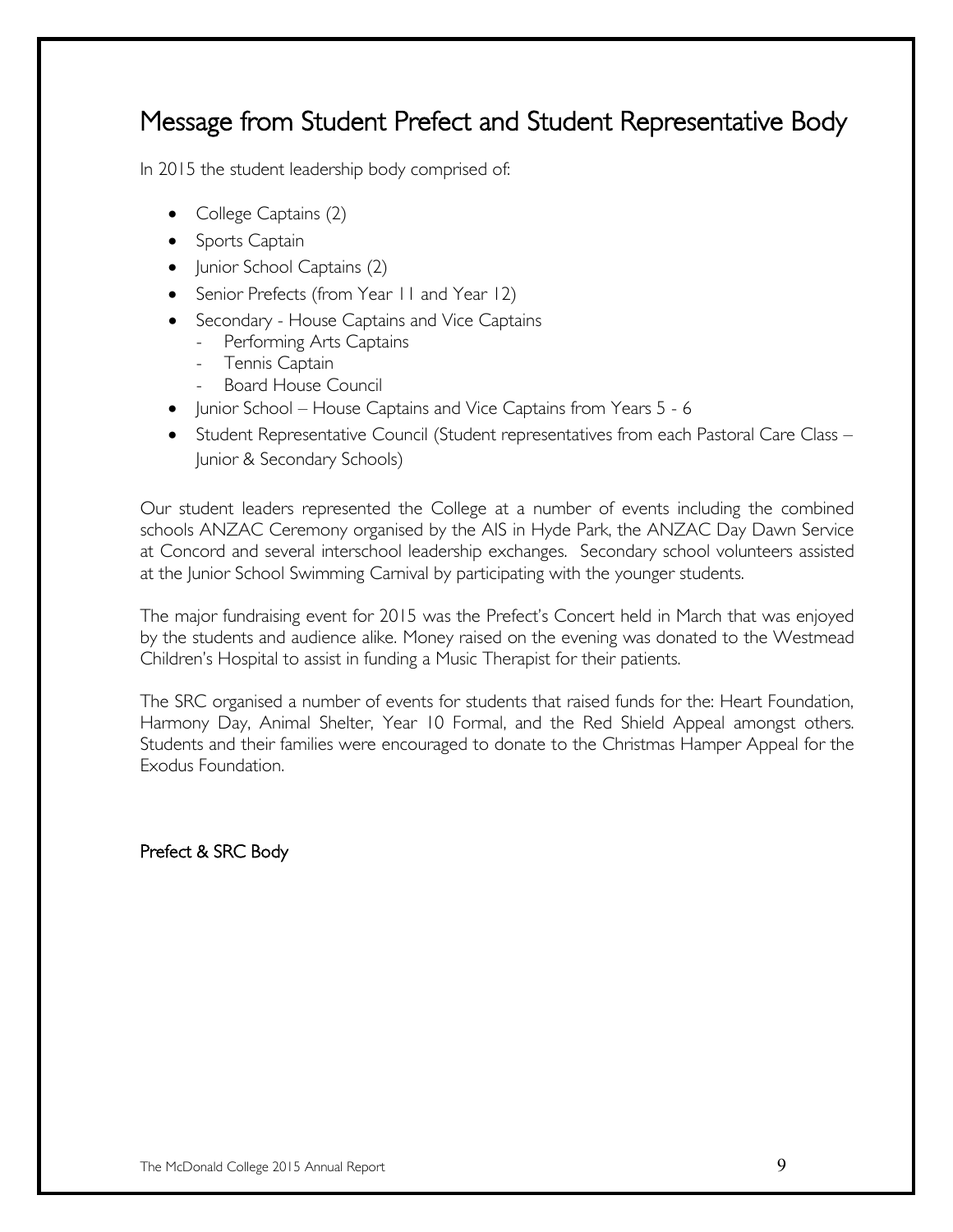## Theme 2:

## Contextual Information about the College and characteristics of the student body

The McDonald College, established in 1984, is Australia's only independent, co-educational, non-denominational school from Year 3 to Year 12 that integrates excellence in performing arts, tennis and academic studies to the NSW Higher School Certificate. Located in North Strathfield, the College is academically comprehensive, dedicates up to 2 hours per day for performance training and provides boarding for up to 44 girls from Year 7 to Year 12.

The College specialises in elite performance, creativity and personal fulfilment through a rigorous academic programme integrated with an intensive daily performance training covering the following performance genres:

Acting Classical Ballet Dance Music Musical Theatre Tennis Technical Production

Our philosophy is to provide daily professional performance training whilst maintaining the highest standards of academic education thus allowing students the opportunity to keep all their options beyond school open. Academic extension and acceleration opportunities are available to suitable students and those with special needs are catered for individually and/or through in-class support.

A comprehensive performing arts programme is also available after school hours to College students as well as the broader community. The College is extremely proud of its achievements; combining performance with academic education. Our academic achievements in external examinations such as NAPLAN and the HSC are consistently above the State average. These outstanding results are often achieved in tandem with students' professional performance and sporting commitments.

Our dedicated staff is passionate and highly skilled in developing and nurturing our students' potential, ability and interest. The College motto, 'Striving for Excellence and Quality in Performance', underpins our caring and tolerant environment; where creativity, selfdiscipline, passion, lateral thinking, self-esteem and academic, artistic, performance and sporting achievements are celebrated and encouraged.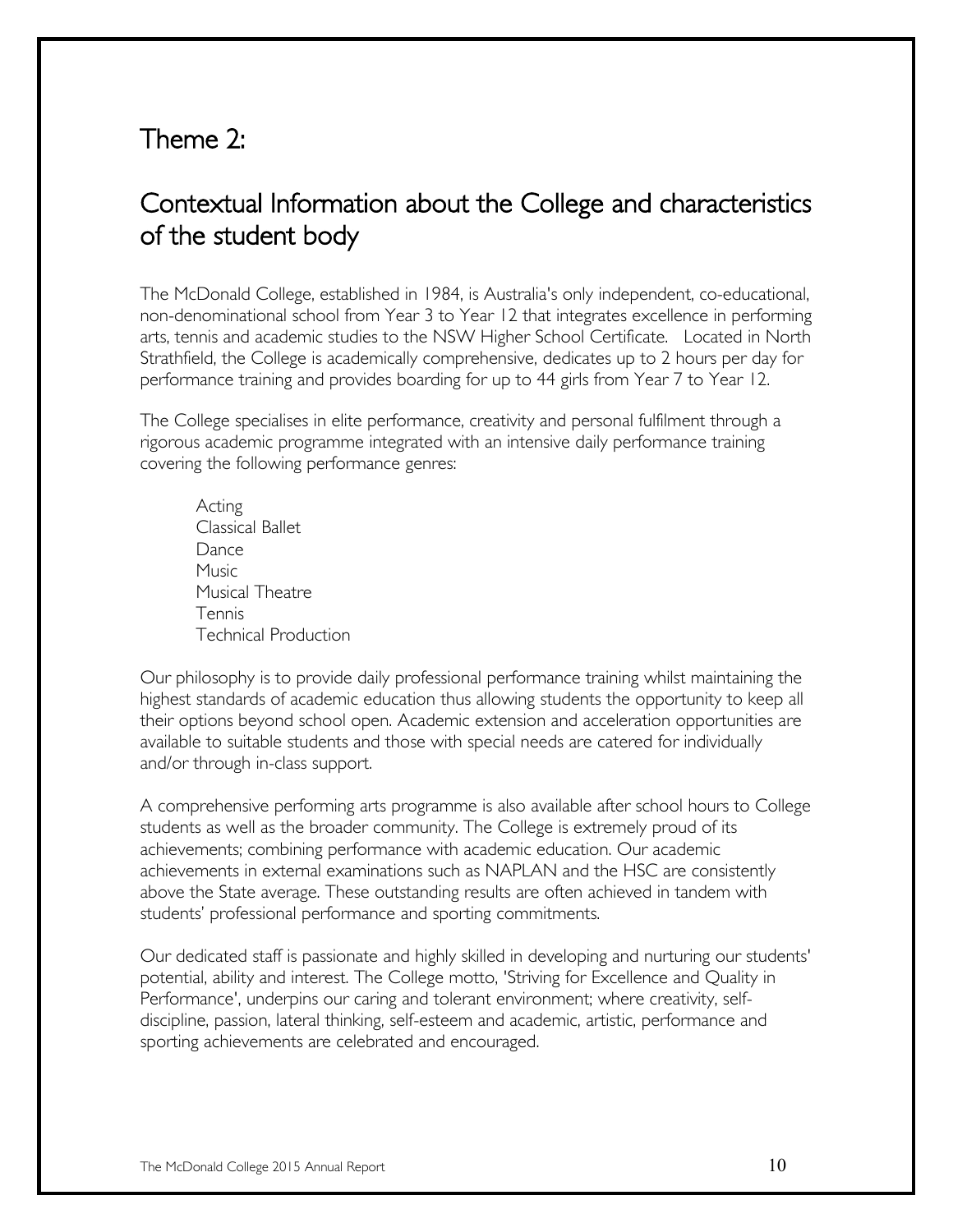Our graduates are sought after globally as performing artists, in corporate and educational settings and in educational, medical and legal realms. They are confident communicators with a creative and lateral view of the world beyond school.

The McDonald College - A benchmark for national and international excellence and innovation in academic, performance and sporting studies to students of the 21st century; where excellence in performance begins; where individual gifts and talents are our priority; and where students love coming to school each day.

www.mcdonald.nsw.edu.au [School website link](http://www.mcdonald.nsw.edu.au/) 

School statement from My School website [http://www.myschool.com.au](http://www.myschool.com.au/)

#### Characteristics of the Student Body

[http://www.myschool.edu.au](http://www.myschool.edu.au/)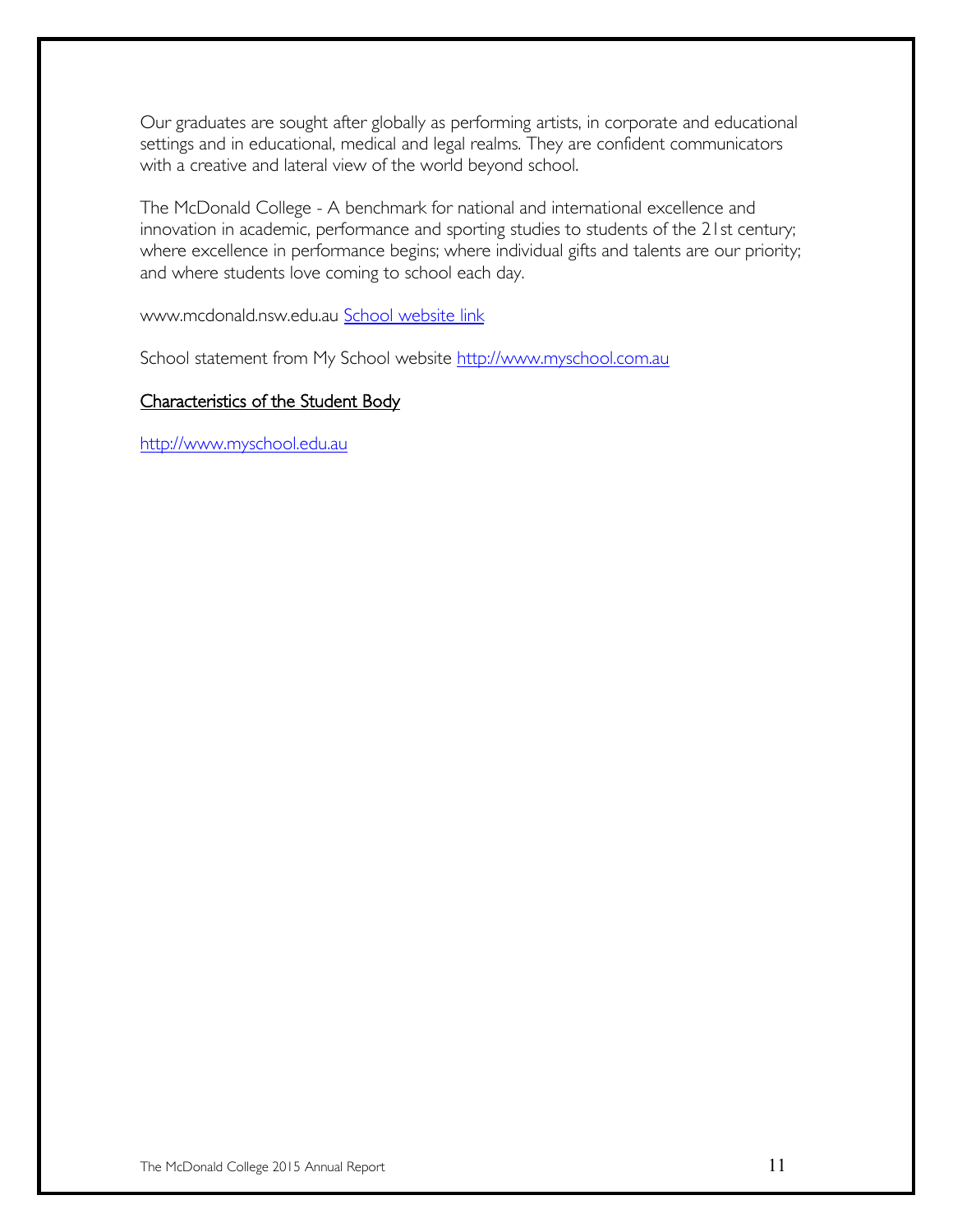## Theme 3: Student outcomes in standardized national literacy and numeracy testing

#### NAPLAN RESULTS 2015

Performance on NAPLAN is documented on the My School website:

<http://www.myschool.edu.au/>

[http://www.myschool.edu.au/Main.aspx?PageId=0&SDRSchoolId=NSWI00299\\_9447&DEE](http://www.myschool.edu.au/Main.aspx?PageId=0&SDRSchoolId=NSWI00299_9447&DEEWRId=4222&CalendarYear=2009) [WRId=4222&CalendarYear=2009](http://www.myschool.edu.au/Main.aspx?PageId=0&SDRSchoolId=NSWI00299_9447&DEEWRId=4222&CalendarYear=2009)

M. Contos Director of Curriculum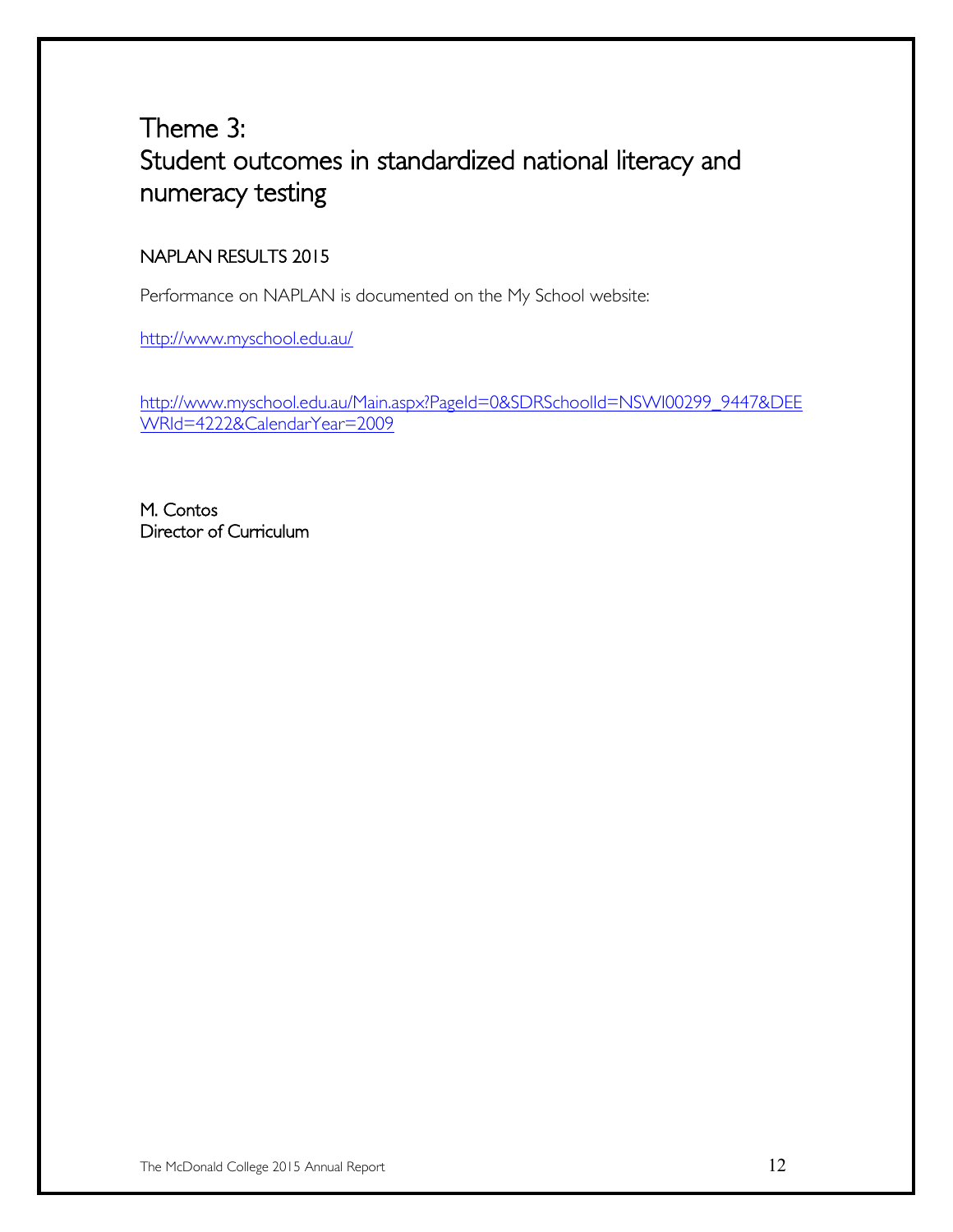## Theme 4: Senior secondary outcomes (student achievement)

#### HIGHER SCHOOL CERTIFICATE

Approximately 58 000 students sat for the Higher School Certificate in 2015. 35 were students attending The McDonald College in Year 12.

- 14 different courses were offered to students at The McDonald College
- Students scored ABOVE the state averages for Bands 4-6 in: 14 out of the 14 courses

| <b>Subject</b>               | <b>School</b> (Bands 4-6) | <b>State (Bands 4-6)</b> |
|------------------------------|---------------------------|--------------------------|
| <b>Ancient History</b>       | 100%                      | 60%                      |
| <b>Biology</b>               | 71%                       | 60%                      |
| <b>Business Studies</b>      | 92%                       | 66%                      |
| Dance                        | 100%                      | 78%                      |
| Design and Technology        | 92%                       | 78%                      |
| Drama                        | 92%                       | 82%                      |
| <b>English Standard</b>      | 53%                       | 42%                      |
| <b>English Advanced</b>      | 94%                       | 91%                      |
| <b>Mathematics General 2</b> | 58%                       | 50%                      |
| Mathematics                  | 80%                       | 81%                      |
| Music 1                      | 94%                       | 88%                      |
| Music 2                      | 100%                      | 100%                     |
| <b>PDHPE</b>                 | 67%                       | 62%                      |
| <b>Visual Arts</b>           | 100%                      | 88%                      |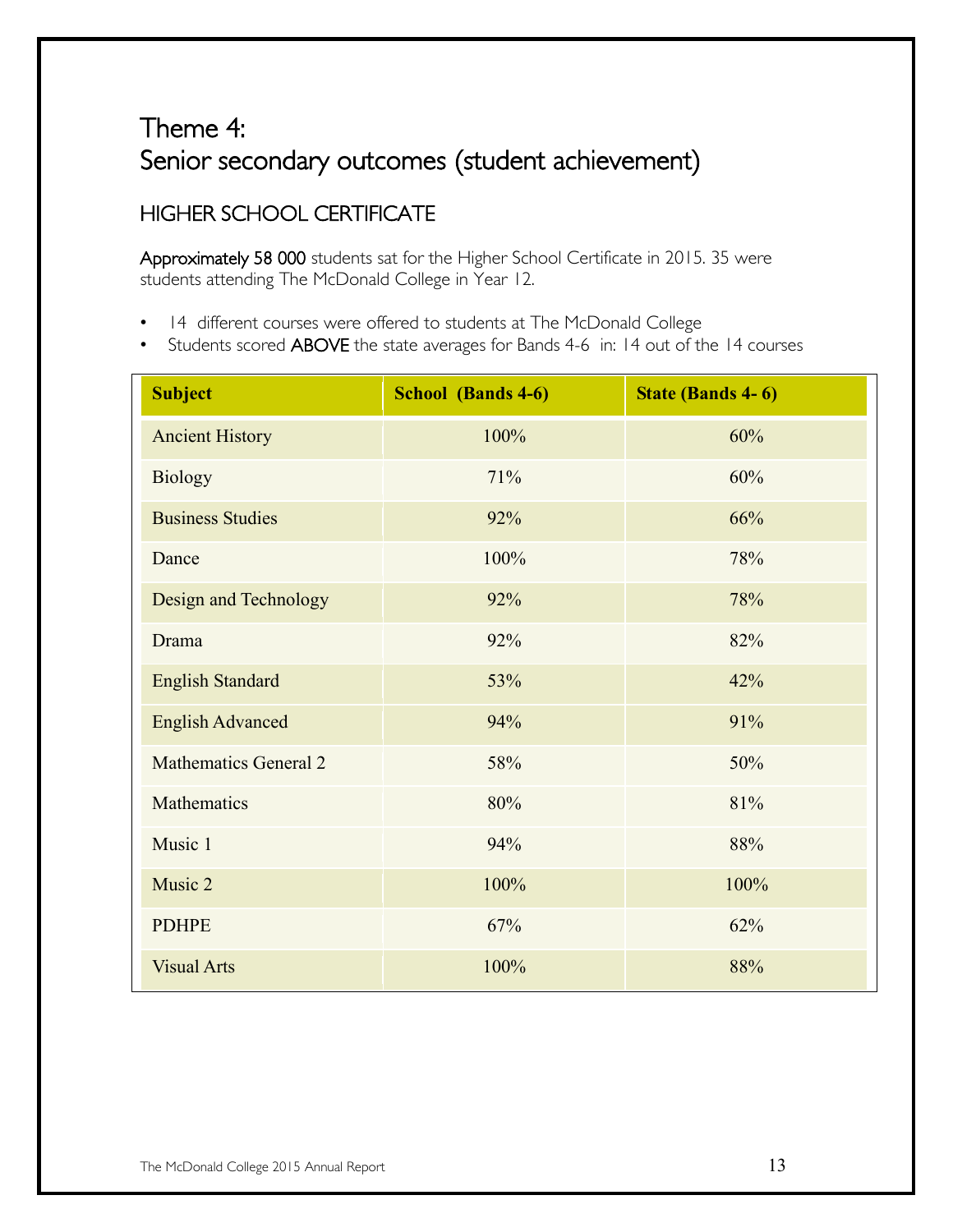Distance Education Courses studied: 2 unit Modern History, 2 unit Entertainment Industry, 2 unit French Continuers, 2 unit Legal Studies, 2 unit Modern Greek Beginners, 2 unit Spanish Beginners, 2 unit Beauty.

#### 2010-2015 Comparison of HSC results

Improvements occurred in many subjects. Most subjects scored very similar averages when compared to 2009-2014 showing that the high standard is maintained at the College from year to year.

The following lists some of The McDonald College averages to support the above statement:

|                          | 2015 Bands<br>4, 5, 6 | 2014 Bands<br>4, 5, 6 | 2013 Bands<br>4, 5, 6 | 2012 Bands<br>4, 5, 6 | 2011 Bands<br>4, 5, 6 | 2010 Bands<br>4, 5, 6 |
|--------------------------|-----------------------|-----------------------|-----------------------|-----------------------|-----------------------|-----------------------|
| <b>Business Studies</b>  | 92%                   | 100%                  | 81%                   | 70%                   | 70%                   | n/a                   |
| Dance                    | 100%                  | 100%                  | 100%                  | 70%                   | 89%                   | 100%                  |
| Design and<br>Technology | 92%                   | 100%                  | 64%                   | 91%                   | 84%                   | 94%                   |
| Drama                    | 92%                   | 92%                   | 89%                   | 80%                   | 100%                  | 81%                   |
| English Advanced         | 94%                   | 88%                   | 100%                  | 94%                   | 95%                   | 97%                   |
| English Standard         | 53%                   | 54%                   | 21%                   | 58%                   | 49%                   | 59%                   |
| Mathematics<br>General 2 | 58%                   | 79%                   | 69%                   | 56%                   | 77%                   | 81%                   |
| <b>Mathematics</b>       | 80%                   | 100%                  | 100%                  | 88%                   | 44%                   | 78%                   |
| Music 1                  | 94%                   | 100%                  | 100%                  | 100%                  | 100%                  | 100%                  |
| Visual Arts              | 100%                  | $100\%$               | 95%                   | 100%                  | 100%                  | 93%                   |

#### Highlights of the 2015 HSC - BAND 6 only

|                         | Band 6 School | Band 6 State |
|-------------------------|---------------|--------------|
| <b>Ancient History</b>  | 33%           | 8%           |
| <b>Business Studies</b> | 31%           | 8%           |
| Design and Technology   | 25%           | 12%          |
| Advanced English        | 19%           | 15%          |
| Music Extension         | 100%          | 56%          |
| Visual Arts             | 55%           | 13%          |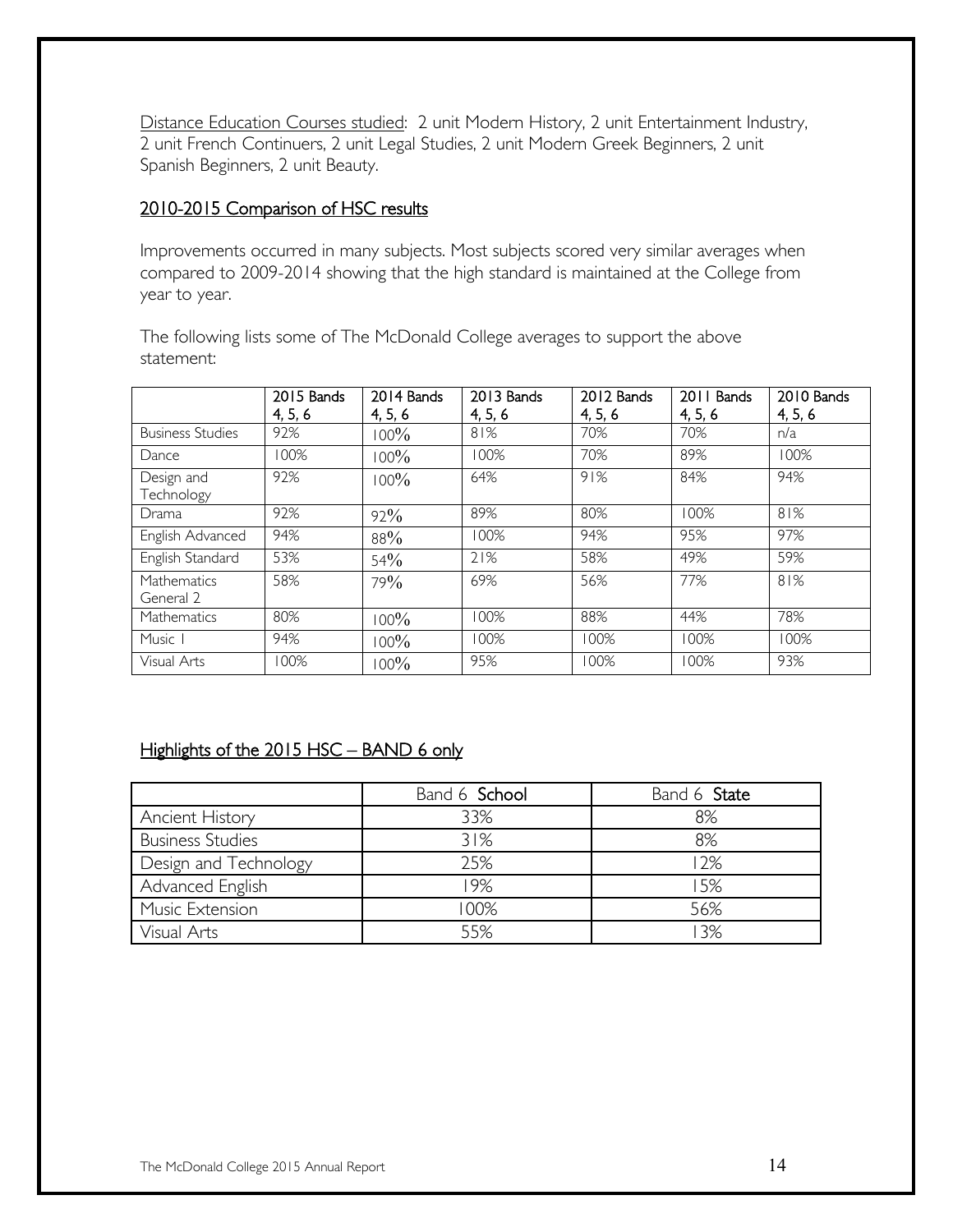#### Internal Grade Allocation – Record of School Achievement, 2015

|                                      | Total<br>Number of<br><b>Students</b> |     | B   |     |     |    |
|--------------------------------------|---------------------------------------|-----|-----|-----|-----|----|
| English                              | 49                                    | 8%  | 45% | 35% | 12% | 0% |
| Mathematics                          | 49                                    | 14% | 25% | 36% | 23% | 2% |
| Science                              | 49                                    | 17% | 33% | 42% | 8%  | 0% |
| History, Civics and<br>Citizenship   | 49                                    | 8%  | 27% | 35% | 27% | 4% |
| Geography, Civics and<br>Citizenship | 49                                    | 6%  | 37% | 41% | 16% | 0% |

#### Year 12 students attaining Year 12 certificate or equivalent VET qualification:

| Year 12 | Qualification/Certificate | Percentage of students |
|---------|---------------------------|------------------------|
| 2015    | <b>HSC</b>                | 94%                    |
| 2015    | Pathways to HSC           | 6%                     |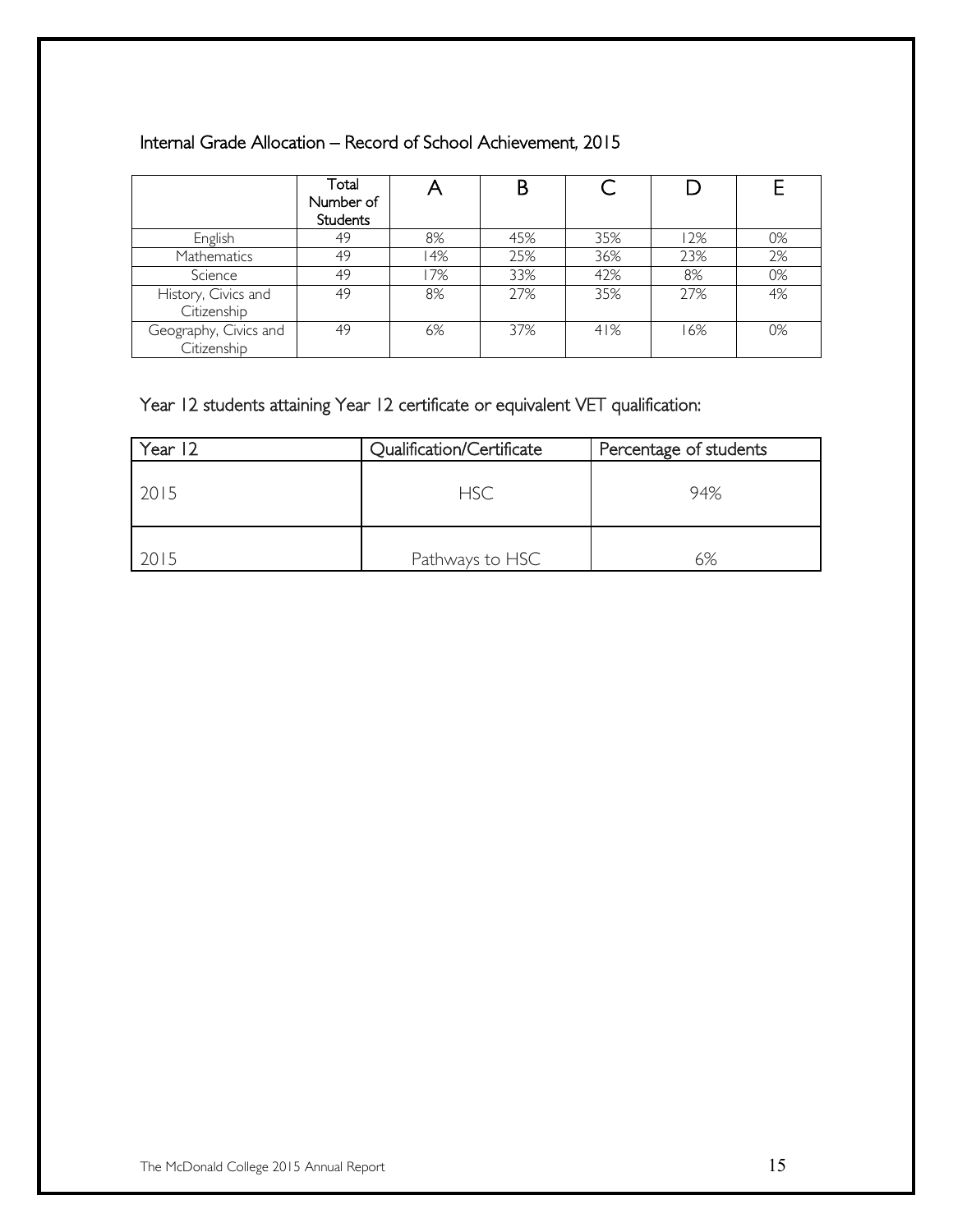## Theme 5: Teacher Qualifications and Professional Learning

#### Professional Learning

The College Executive participated in Leadership Seminars conducted by the Association of Independent Schools and the College Council participated in a strategic development day. All the teaching staff participated in professional development on the College development days throughout the year.

- Mental Health
- Developing Whole School Practices
- Child protection
- Educator Impact
- First Aid

In addition, the following professional development activities were undertaken by staff throughout 2015.

| Professional Learning Activities        | Number of<br>Courses | Number of<br>Teachers<br>Attended |
|-----------------------------------------|----------------------|-----------------------------------|
| Mind Brain Education                    |                      | $\overline{2}$                    |
| Technology in Music                     |                      |                                   |
| Using iPads in Mathematics              |                      |                                   |
| Cambridge Maths Gold for NSW            |                      |                                   |
| Deus Ex Photomedia                      |                      |                                   |
| Reframing the Frames                    |                      |                                   |
| Semi Permanent                          |                      |                                   |
| Open High School Information Forum      |                      |                                   |
| AIS Drama Conference                    |                      | $\overline{2}$                    |
| Level up Your History Classroom         |                      |                                   |
| <b>Write Now</b>                        |                      |                                   |
| Synergy PDHPE Teachers Conference       |                      | $\overline{2}$                    |
| Meet Manager Training                   |                      |                                   |
| Using ESL Scales with EAL Learners K-10 |                      | 3                                 |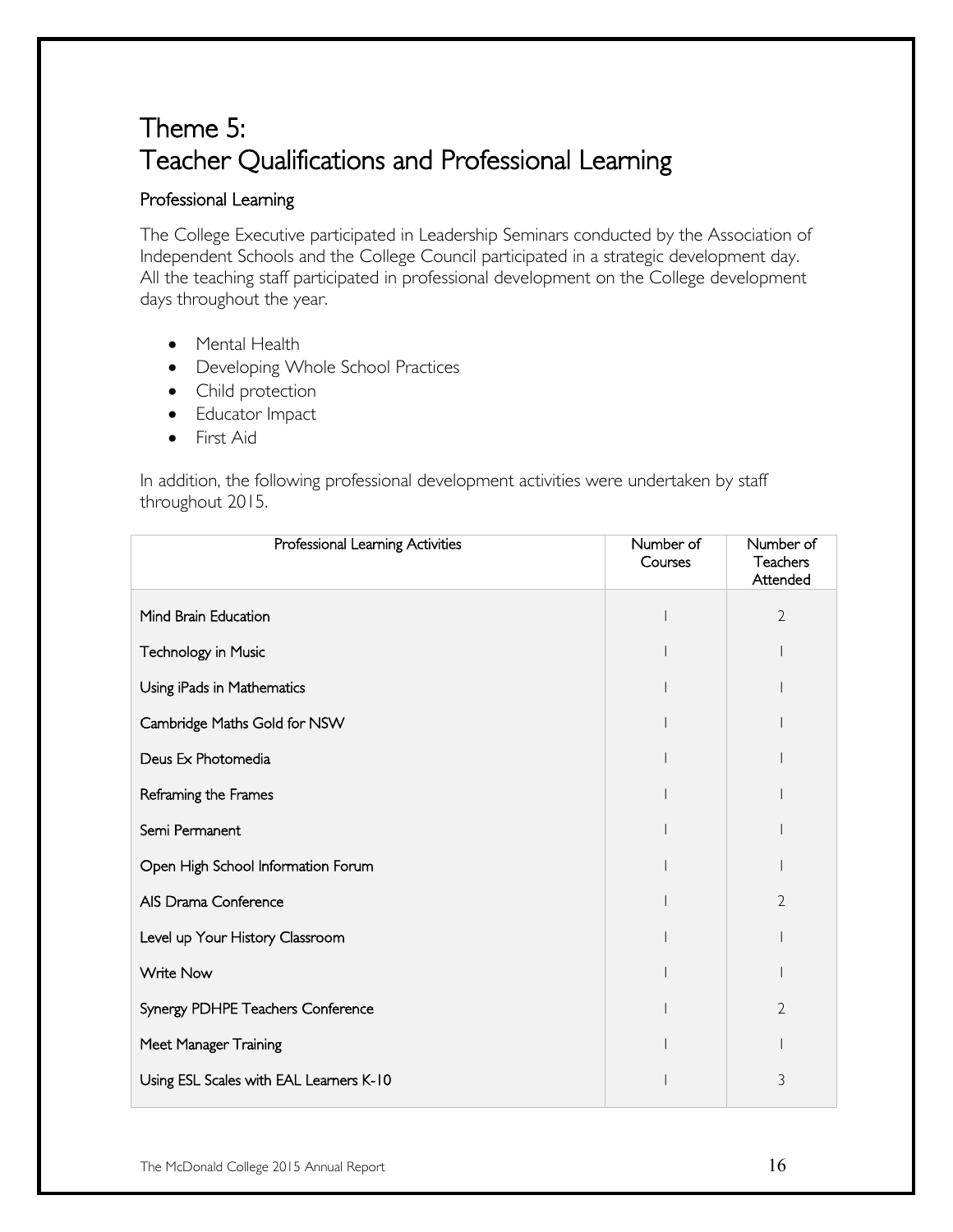| Becoming a Highly Accomplished Teacher       |   |                |
|----------------------------------------------|---|----------------|
| Director of Studies Conference               |   |                |
|                                              |   |                |
| Computational Thinking for Stage             |   |                |
|                                              |   |                |
| Technology in Classroom                      |   |                |
| Leading Change: Implementing Inquiry Science | 3 | 3              |
|                                              |   |                |
| Programming for the Australian Curriculum    | 3 | $\overline{2}$ |
| Drama Invigorate                             |   |                |
| RAD, CPD                                     |   | $\overline{2}$ |
|                                              |   |                |
| Award Interpretation                         |   |                |
|                                              |   | 2              |
| Governance                                   |   | 3              |
|                                              |   |                |
|                                              |   |                |

## Teaching standards /qualifications

| Category                                                                                                                                                                                                           | Number of Teachers |
|--------------------------------------------------------------------------------------------------------------------------------------------------------------------------------------------------------------------|--------------------|
| Teachers who have teaching qualifications from a higher<br>education institution within Australia or as recognised<br>within the National Office of Overseas Skills Recognition<br>(AEI-NOOSR) guidelines, or      | 30                 |
| Teachers who have qualifications as a graduate from a<br>higher education institution within Australia or one<br>recognised within the AEI-NOOSR guidelines but lack<br>formal teacher education qualifications or |                    |

Total teacher numbers are listed on the My School website:

[http://www.myschool.edu.au](http://www.myschool.edu.au/)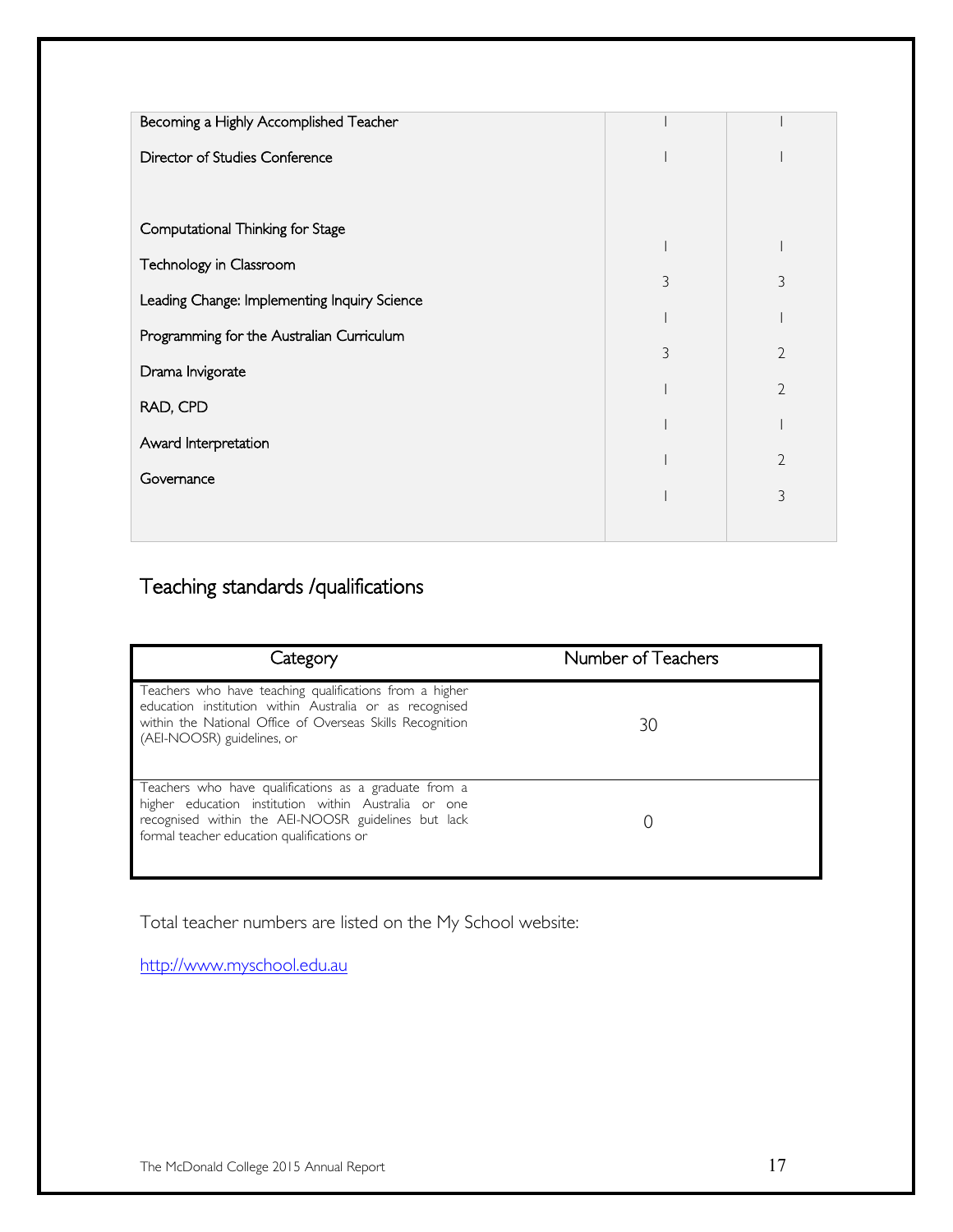## Theme 6: Workforce Composition

Workforce composition as per the My School website:

[http://www.myschool.edu.au](http://www.myschool.edu.au/)

The College workforce in 2015 did not include any Indigenous staff.

| School staff 2015                       |      |
|-----------------------------------------|------|
| Teaching Staff                          | 30   |
| Full-time equivalent teaching staff     | 23.3 |
| Non-teaching staff                      | 74   |
| Full-time equivalent non-teaching staff | 175  |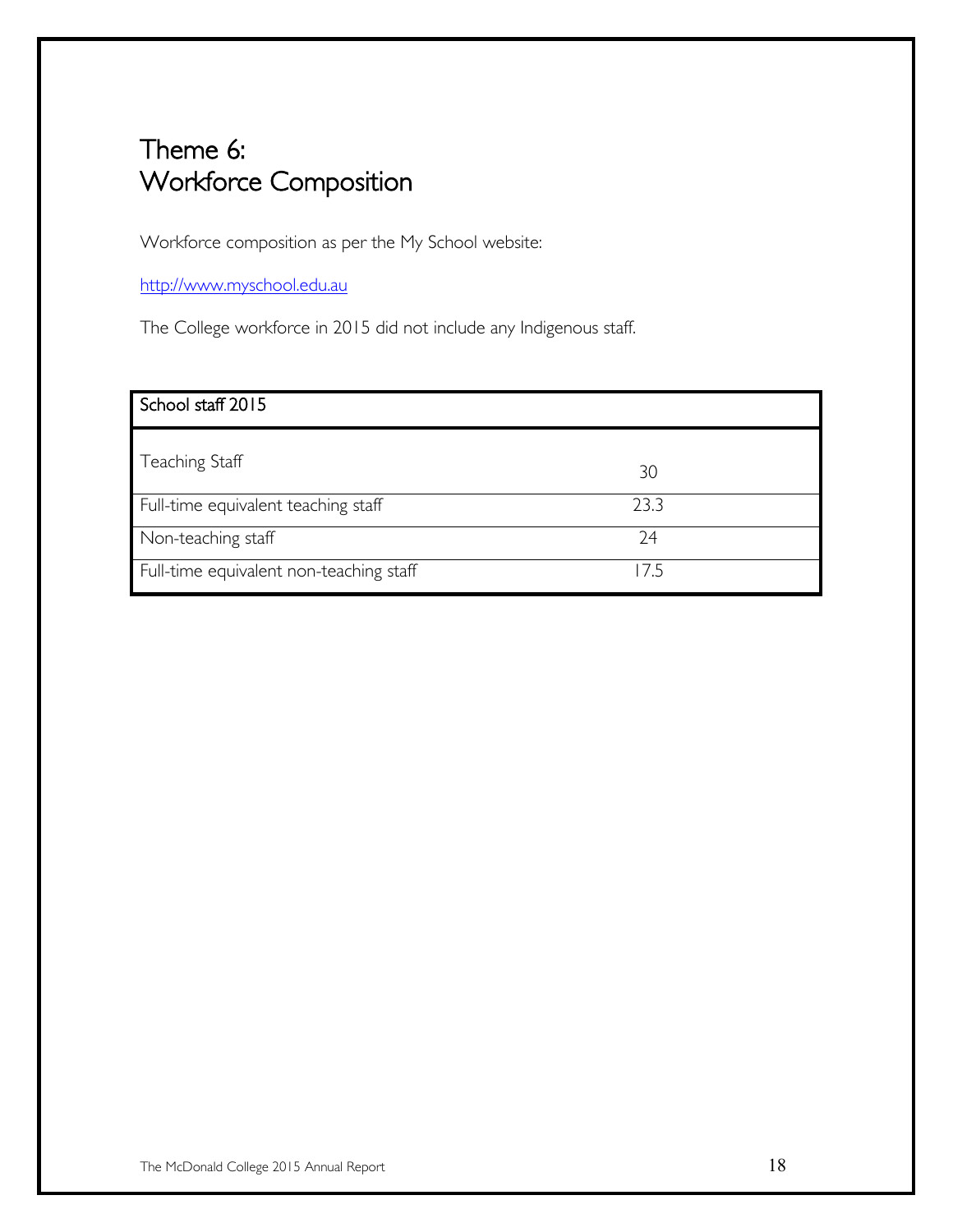## Theme 7: Student Attendance, and Retention Rates and Post-school destinations in secondary schools

#### Student attendance rates

For the whole College student attendance rates please refer to the college's data on the My Schools website: [http://www.myschool.edu.au](http://www.myschool.edu.au/)

| Year       | Attendance |
|------------|------------|
| <b>Y03</b> | 93.9%      |
| <b>Y04</b> | 86.9%      |
| <b>Y05</b> | 92.1%      |
| Y06        | 88.7%      |
| <b>Y07</b> | 90.5%      |
| <b>Y08</b> | 90.2%      |
| Y09        | 89.5%      |
| Y10        | 87.7%      |
| YII        | 89.1%      |
| Y12        | 91.3%      |

#### 2015 Student Attendance Rate

| <b>CAOP</b><br>$1.11$ $-1.42$ | ∼ |
|-------------------------------|---|
|                               |   |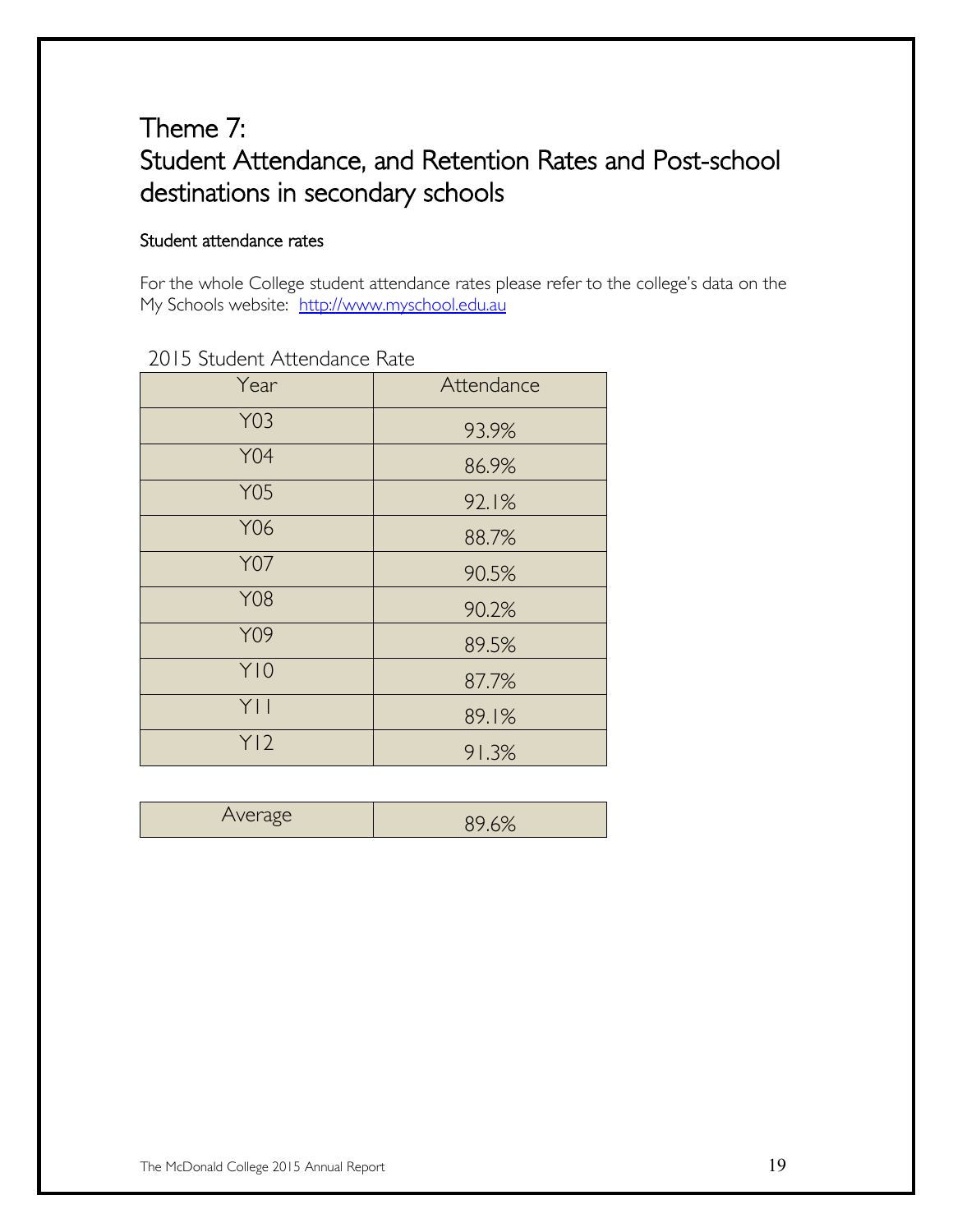#### Management of Student Non Attendance

The College Attendance Policy – Students outlines the management of student nonattendance. Unexplained absences from the College are followed up in an appropriate manner with the student and parent or guardian. The College telephones parents of students who are absent on the day of the absence. Parents are required to provide a written explanation for each absence and they are followed up if this is not provided in a timely fashion. Absences are monitored and parent and student conferences are held to resolve any non-attendance.

All student absences are recorded in our database and are available for staff.

Mandatory reporting procedures apply where absences are extended or the student is considered at risk.

#### Post-School destinations in Secondary Schools

Fifty four (54%) percent of the 2013, Year 10 cohort completed Year 12 in 2015 at the College. Based on the information provided when these students left the College it was to follow the pathways as below:

| Vocational Training (performing arts eg Australian Ballet School) 15% |     |
|-----------------------------------------------------------------------|-----|
| TAFF                                                                  | .5% |
| Other secondary schools                                               | 18% |

Some students working at an elite level in Classical Ballet in the Year 10, 2013 cohort took the option of the professional training course in AIBA (Australian International Ballet Academy) offered by the College. Combined with their ballet training, these students study Pathways to the HSC. Other students pursue their chosen pathway of studying further with institutions such as, the Australian Ballet School, Royal Ballet School in London, etc

Our 2015 Graduates continued on to University, TAFE, professional performing arts engagements, further education or pursued full-time employment or a gap year. University offers made to the Class of '15 included but not limited to:

B Arts, B Business, B Animal & Vet Bioscience, B Music, B Stage and Screen (Acting), B Design (Hon)/B Media, B Commerce, B Bus Admin/BA Psychology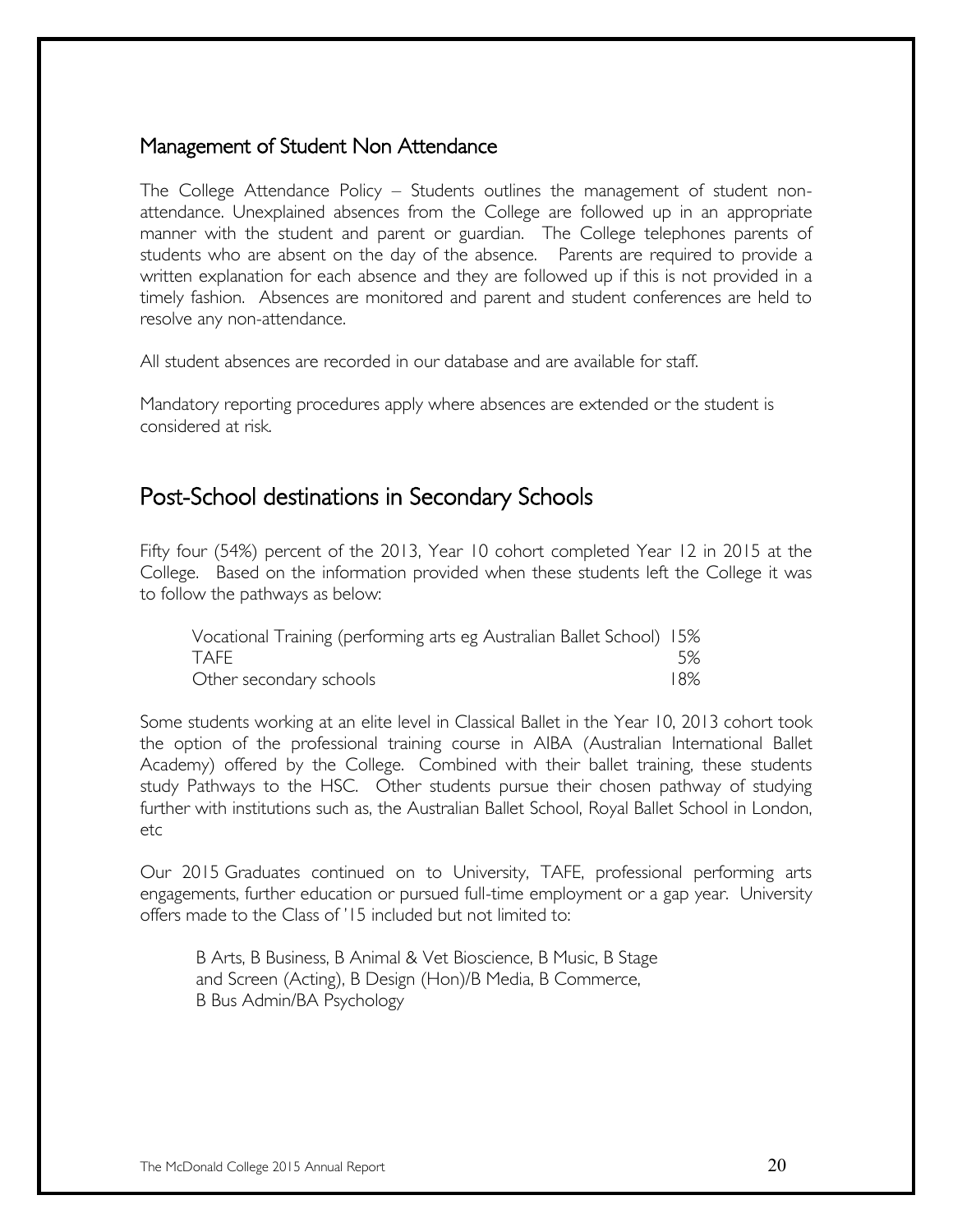## Theme 8: Enrolment Policies

## Enrolment Policy

#### **INTRODUCTION**

The McDonald College is a Primary to Year 12 school catering in particular for children who are gifted in performance, whether in one or more of the performing arts or in sport and wish to integrate their passion for performance with a rigorous academic education. The College takes girl boarders from Year  $7 - 12$ . Children attending the school must commit to a regimen of one and a half hours (primary) or two hours (secondary) training daily in their area of specialty. Subject to these constraints arising from the College's unique special studies programme, the College is open to accept boys and girls of all races and creeds. While the College does not suit all children, there is no reason in principle that children with disabilities cannot be eligible to enrol. Indeed, the College has since its inception enrolled a number of students with disabilities.

This policy gives guidance on enrolment criteria and procedures to those within the College community and to those contemplating enrolment. While the policy is as comprehensive as possible, there will inevitably be some situations which are not specifically covered. In such instances, it is the Principal's responsibility to decide the appropriate course to take in the circumstances.

#### LEGISLATIVE FRAMEWORK

*Disability Discrimination Act Disability Standards for Education Race Discrimination Act Anti-Discrimination Act*

These Acts and Standards make it unlawful to discriminate against a person on the grounds of their disability or race by refusing to enrol them at the College. The College is committed to fulfilling its obligations under the law in this Enrolment Policy.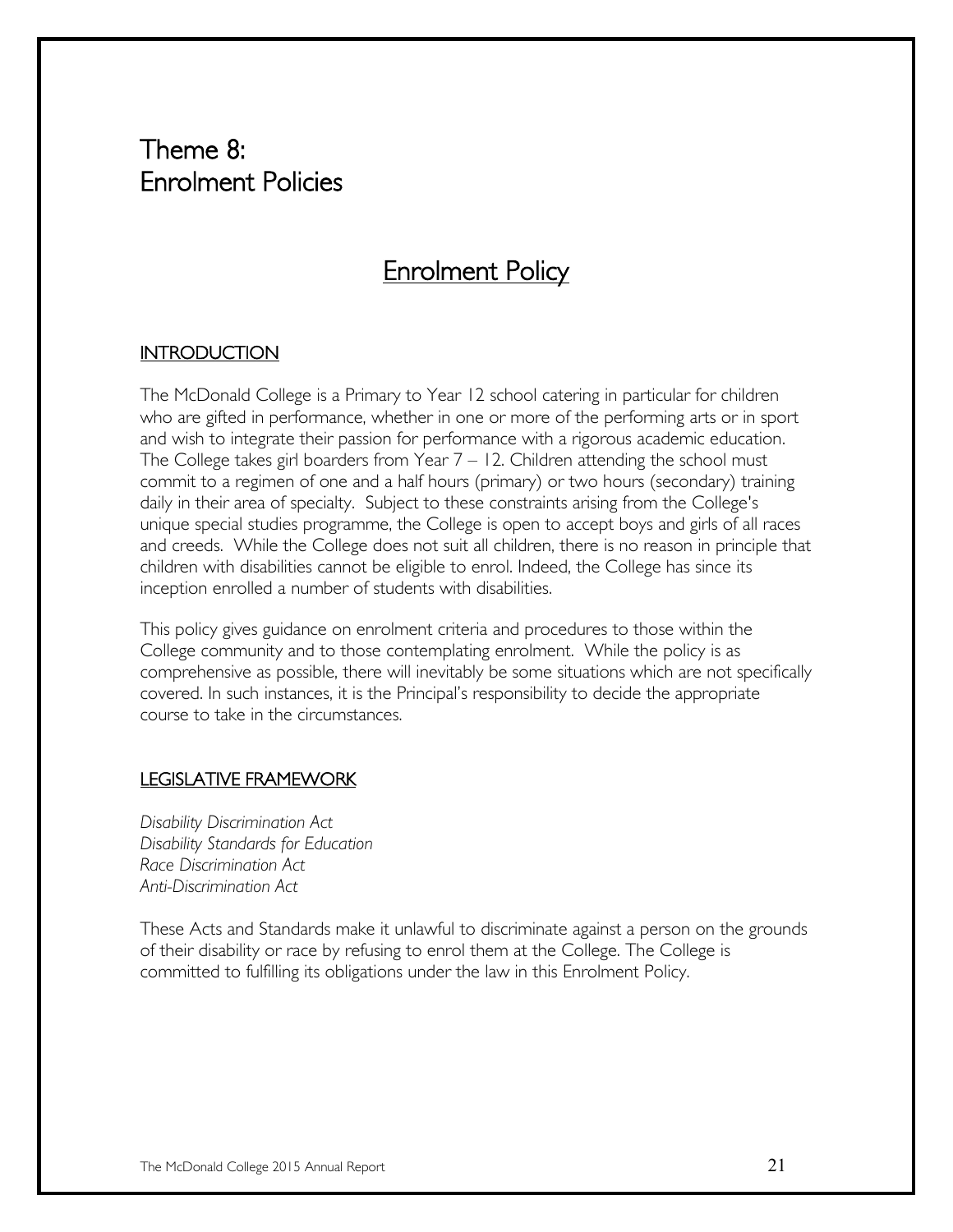#### **DEFINITIONS**

Throughout this policy, unless the context requires otherwise:

parents, includes guardians or any other person who has applied to have a child entered on the waiting list or enrolled at the College and, where the child has only one parent, means that parent.

disability, in relation to a child, means:

- (1) total or partial loss of the child's bodily or mental functions; or
- (2) total or partial loss of a part of the body; or
- (3) the presence in the body of organisms causing disease or illness; or
- (4) the presence in the body of organisms capable of causing disease or illness; or
- (5) the malfunction, malformation or disfigurement of a part of the child's body; or
- (6) a disorder or malfunction that results in the child learning differently from a child without the disorder or malfunction; or
- (7) a disorder, illness or disease that affects a child's thought processes, perception of reality, emotions or judgment or that results in disturbed behaviour.

#### ENROLMENT PROCESS

#### New Enquiries

The Registrar will send everyone enquiring about enrolment details of the procedure for enrolment at the College including:

A Prospectus (available electronically or in hard copy)

A statement about the College Fees

An Application for Registration

#### Waiting Lists

The Principal through the Registrar, is responsible for the maintenance of waiting lists for entry to the College.

Names of children will be entered on the appropriate waiting list when their parents or a parent return:

- (1) the Application for Registration;
- (2) a non-refundable Application Fee of one hundred and ten dollars (\$110) if the applicant is an Australian citizen or two hundred and fifty dollars (\$250) for an overseas applicant;
- (3) copies of the child's last two school reports;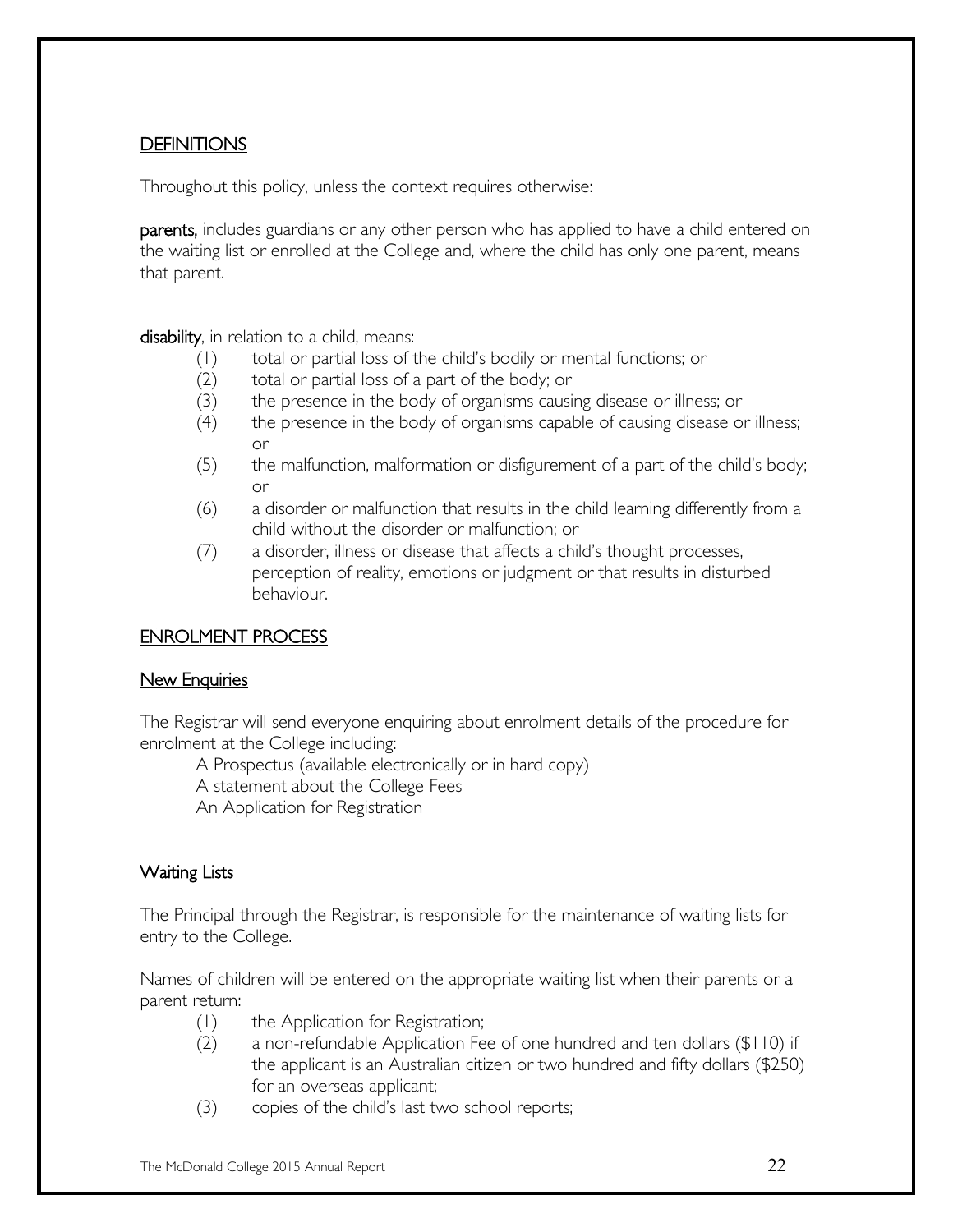- (4) copies of NAPLAN results;
- (5) copies of certificates of achievements in the performing arts or sport, such as examinations passed or eisteddfod results;
- (6) all medical, psychological or other reports about the child in their possession or control;
- (7) two personal references, one for the student and one for the family; and
- (8) a full length photograph in dance attire if a dancer or portrait photograph if an actor, musician or sportsperson.

Failure to provide all required information may result in the College declining to enter the child's name on the appropriate waiting list or delaying such entry, and may also result in the College declining or delaying the child's enrolment.

#### Assessment Process

The College will undertake an assessment process at some time decided by the College after a child's name has been entered on the waiting lists.

#### Interview and request for information

As part of the assessment process the College:

- 1. may arrange for a child on the waiting list to undertake a pre-enrolment test at the College; and
- 2. will invite the parents of a child on the waiting list to attend an interview at the College with the Principal or a senior member of staff appointed by the Principal. At the interview, among other things, the College's representative will:
	- (a) inform the parents of their responsibility to the College in relation to fees and will ascertain their ability to afford the current fees;
	- (b) will seek to establish that the expectations and commitments of the parents are consistent with the vision, values, goals, policies and resources of the College.

In considering all prospective enrolments, the College may:

- 1. ask for further information about the child, such as for the child's medical or psychological reports; and
- 2. ask parents to authorise the Principal or her delegate to contact:
	- (a) the Principal of the child's previous school to confirm information pertaining to the child;
	- (b) any medical or other personnel considered significant for providing information pertaining to the needs of the child.

#### Unacceptable behaviour

Where information obtained by the College suggests a profile of wilful misconduct, illegal activities or strong anti-social behaviours that indicate that the child's enrolment at the College is likely to be detrimental to other students, the staff or the College,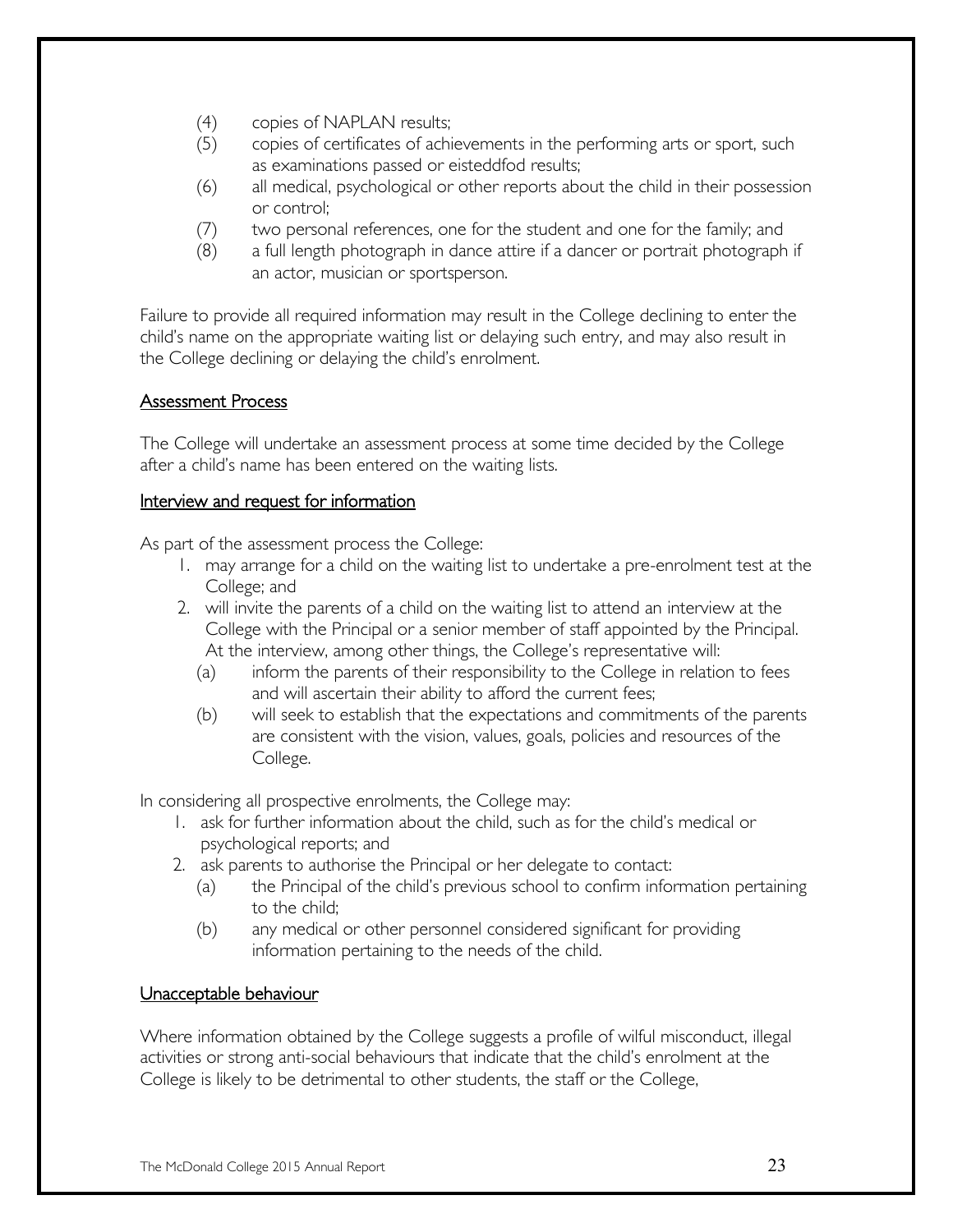notwithstanding that the child be the sibling of a current student, the Principal may decline to proceed any further with the enrolment process.

#### Disability

Where a child has declared education support needs or a disability or other information has come to light indicating a possible need for education support services or for some measures or actions to assist the child to participate in the College's courses or programmes or to use the College's facilities or services, the College will make an initial assessment of the child's needs. This will include consultation with the child or the child's parents. In addition, the Principal may:

- (a) require the parents to obtain medical, psychological or other reports from specialists outside the College;
- (b) obtain an independent assessment of the child.

Any assessments or reports required from non-school personnel will be at the parents' expense.

Where information obtained by the College indicates that the child has a disability, the Principal will seek to identify the exact nature of the child's needs and the strategies required to address them. Having obtained this information, the Principal will determine whether the child, if enrolled, would require some measures or actions to assist the child to participate in the College's courses or programmes or to use the College's facilities or services that are not required by students who do not have the child's disability. Where the Principal determines that the child would require some such measures or actions, the Principal will seek to identify whether those measures or actions required are reasonable in that they balance the interests of all parties affected.

In assessing whether a particular measure or action for a particular child is reasonable, the Principal will have regard to all the relevant circumstances and interests, including:

- a) the child's disability;
- b) the views of the child or the child's parents about:
	- i) whether the particular measure or action is reasonable;
	- ii) the extent to which the particular measure or action would ensure that the child was able to participate in the College's courses or programmes or to use the College's facilities or services on the same basis as a child without the disability;
- c) the effect of the measure or action on the child, including the effect on the child's:
	- i) ability to achieve learning outcomes; and
	- ii) ability to participate in courses or programmes; and
	- iii) independence;
- d) the effect of the particular measure or action on anyone else affected, including the College, its staff and other students;
- e) the costs and benefits of taking the particular measure or action.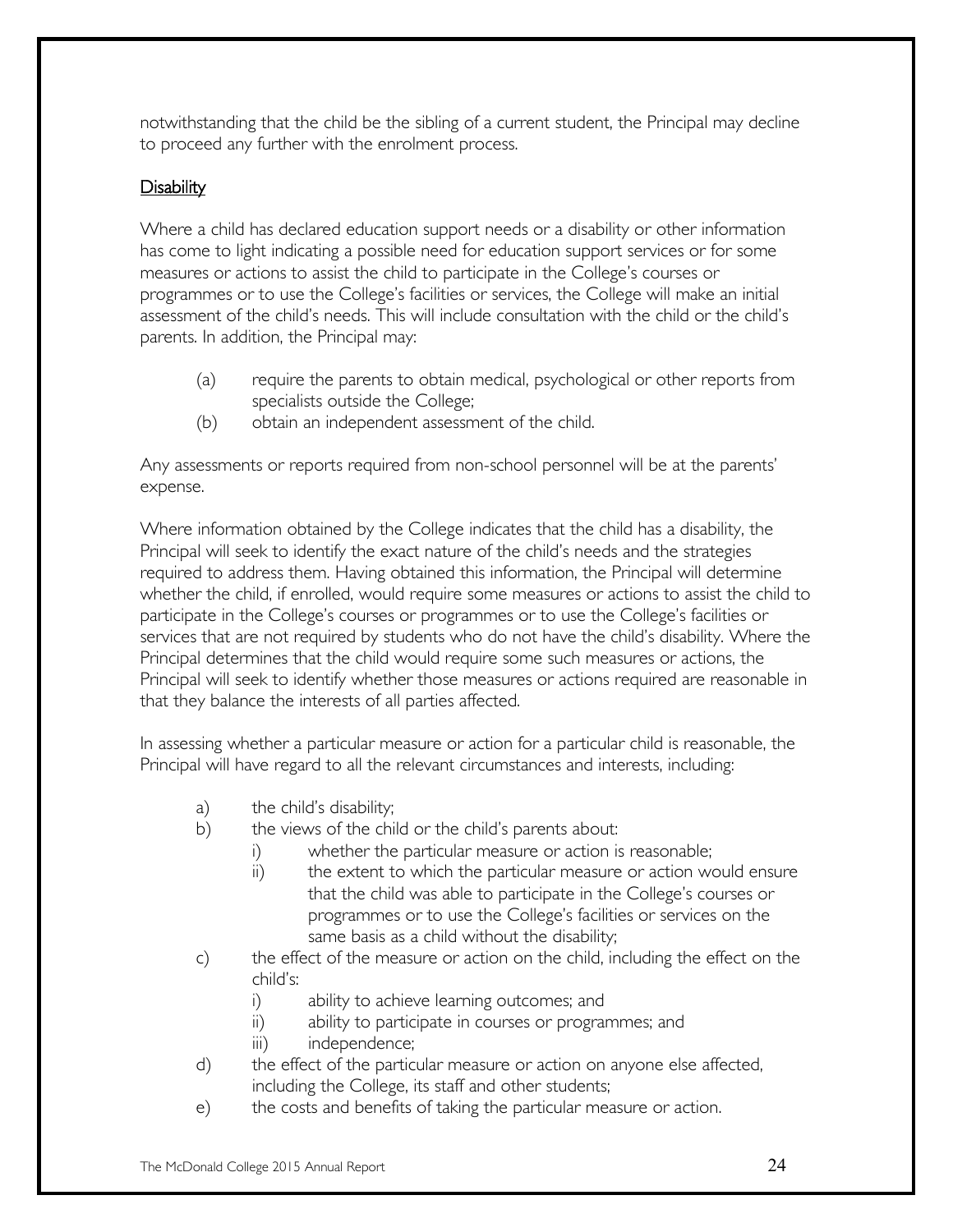The College will take measures and actions that are reasonable but will not necessarily take measures or actions that are unreasonable or that would impose unjustifiable hardship on the College. In determining whether taking the required measures or actions, even though they are reasonable, would impose unjustifiable hardship on the College, the Principal will take into account all relevant circumstances of the case, including:

- (a) the nature of the benefit or detriment likely to accrue or be suffered by any persons concerned (including other students, staff, the College, the child, the family of the child, and the College community); and
- (b) the effect of the disability of the child; and
- (c) the College's financial circumstances and the estimated amount of expenditure required to be made by the College.

Where the Principal determines that the enrolment of the child would require the College to take unreasonable measures or actions to ensure that the child is able to participate in the College's courses or programmes, or to use the College's facilities and services, on the same basis as a student without a disability, or would cause unjustifiable hardship, the Principal may decline to offer a place at the College.

#### Failure by parents to disclose information

The College reserves the right not to offer any child a place at the College or to defer the offer of a place to any child in its discretion but particularly when the parents, having been aware of their child's specific educational needs, decline to declare those needs or to withhold relevant information pertaining to their child.

The College also reserves the right to terminate an enrolment where there are not sufficient resources to deal with a child's needs and where the parents have not declared or have withheld known information pertaining to their child's needs.

#### Enrolment Offers and Acceptance

At the satisfactory conclusion of the assessment process, the College may make an offer to the parents to enrol the child. To accept the offer, the parents must in adherence with the date specified in the Letter of Offer deliver to the College:

- (1) the Acceptance Form;
- (2) the non-refundable enrolment deposit of two thousand dollars (\$2,000) for students in Years 3-10 or one thousand five hundred dollars (\$1,500) for students in Years 11-12.

Failure to reply within the required time may result in the position being re-offered where other children are waiting for entry to the College.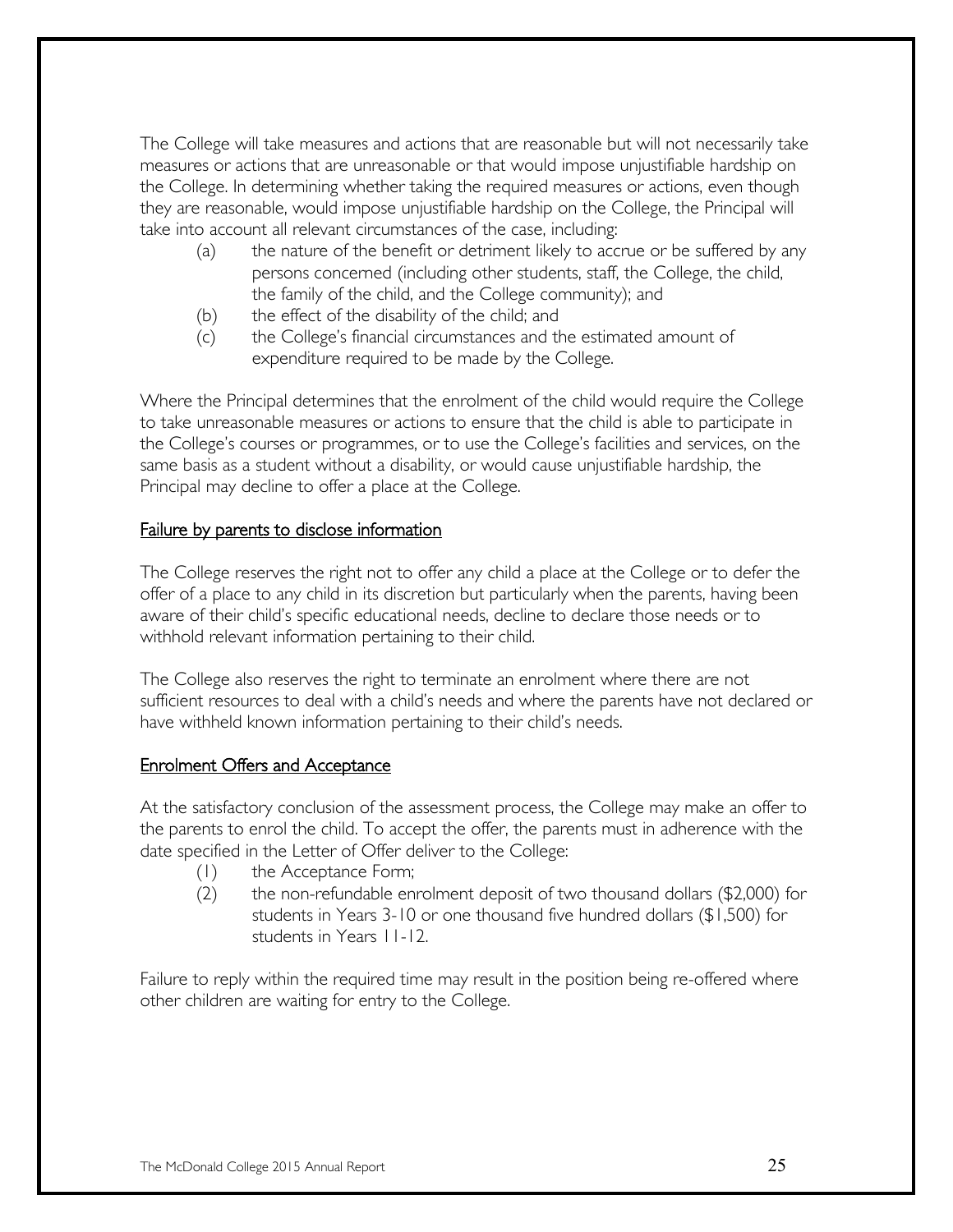#### Offers for Provisional Enrolment

Where circumstances give rise to uncertainty on the part of the Principal, a provisional enrolment may be offered for a child for a set period of time.

Conditions applying to such provisional enrolment will be set out in writing. In these cases, either the parents or the Principal may terminate the enrolment with seven days' notice. In such circumstances, enrolment deposits will be refunded and College fees will be adjusted to cover the period of enrolment only. No penalties will apply.

This provision may not be applied in the case of children with a disability.

#### Holding of Class Places

Places at the College will not be held for students who are withdrawn from the College for any longer than 10 months. Should the period of intended absence be less than 10 months, places may be held subject to College fees being maintained for the period of absence and the enrolment continuing to be eligible to attract Government subsidies.

#### **Continuing Enrolment**

Continuing enrolment is subject to the student's adherence to school rules (see enrolment contract, pastoral care policies, code of conduct policies and behaviour management policies) and payment of all school fees.

#### Characteristics of the student body

<http://www.myschool.edu.au/>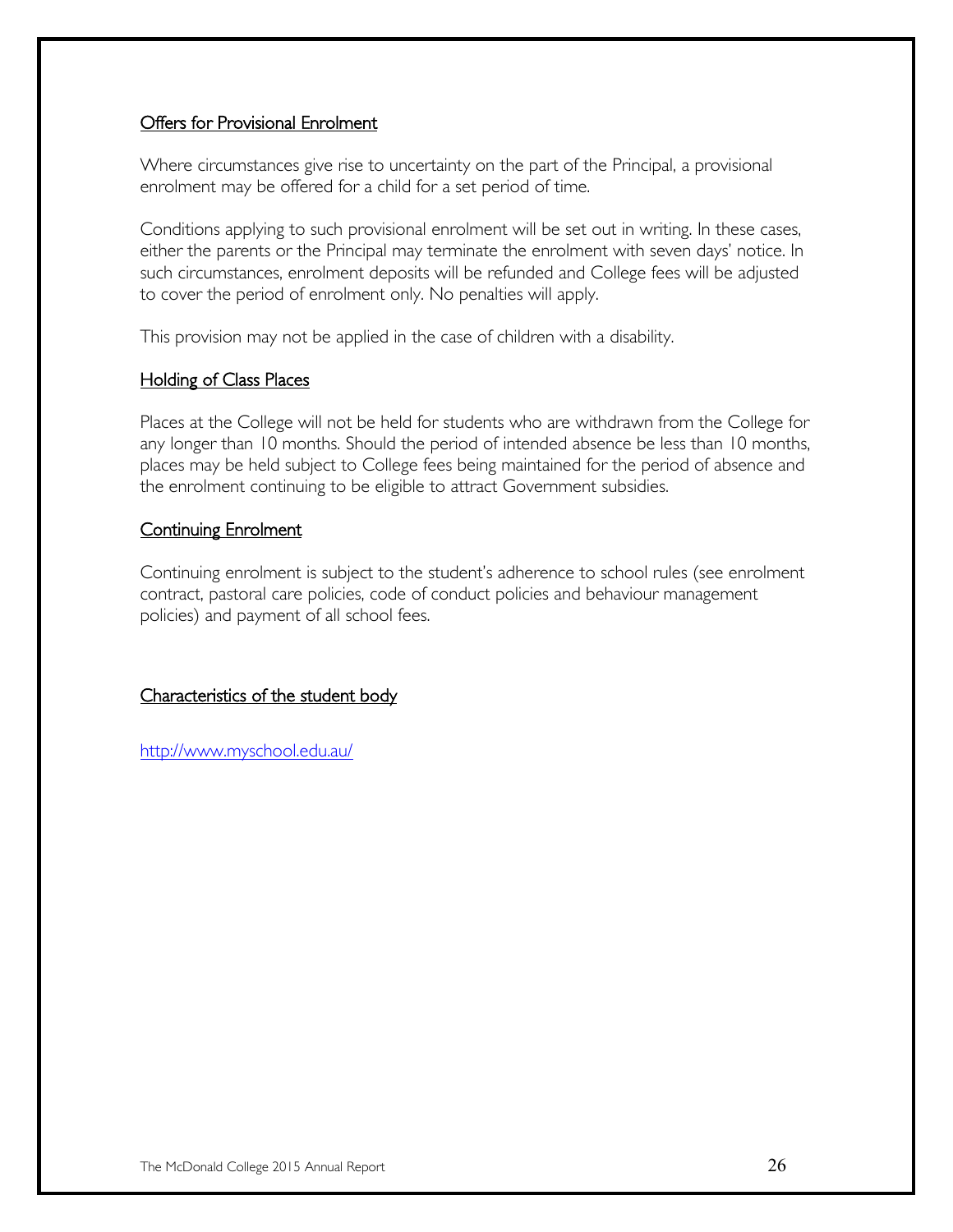## Theme 9:

## Other School Policies A. Student Welfare Policies

The College seeks to provide a safe and supportive environment to support the mental, physical and emotional wellbeing of students through programs that:

- Minimise risk of harm and ensure students feel secure
- Meet the personal, social and learning needs of the students.
- Provide early intervention programs for students at risk.
- Develop a sense of self-worth and foster personal development

The full text of the College's Student Welfare policies can be accessed by parents and students from the College Portal.

#### B. Summary of Anti-bullying Policy

The McDonald College is committed to providing all students with an environment that is safe, supportive and caring; free from intimidation of any kind. Positive interaction and cooperation are encouraged where the individual and their personal property is respected. Students who are being bullied have the right to seek and receive help from their peers and adults. It is important that they realise that seeking such assistance is an appropriate and acceptable response.

For students this means:

- Being prepared to report any bullying that they are aware of, while at the same time working with the staff to stop it;
- Seeking by words and actions to create an environment where bullying behaviour is unacceptable;
- If one is a target of bullying it is essential that the individual does not assume that it is his or her own fault and that nothing will be done about it or that it cannot be prevented;
- Abiding by the code of students' Rights and Responsibilities as they appear in the Student and Parent Handbook and in the College Diary.

"Let us know" boxes are located around the College where students can also anonymously let us know if they have seen, heard or experienced behaviours which are inconsistent with the College ethos of tolerance and inclusion.

For staff this means:

- Every staff member, Year Coordinator, the Head of Pastoral Care, Deputy Principal and Principal plays a key role in creating a learning environment in which bullying is neither tolerated nor left unchallenged.
- Drawing on support services available such as;
	- the College Counsellor to support students who are victims of bullying behaviour as well as students who engage in bullying behaviour;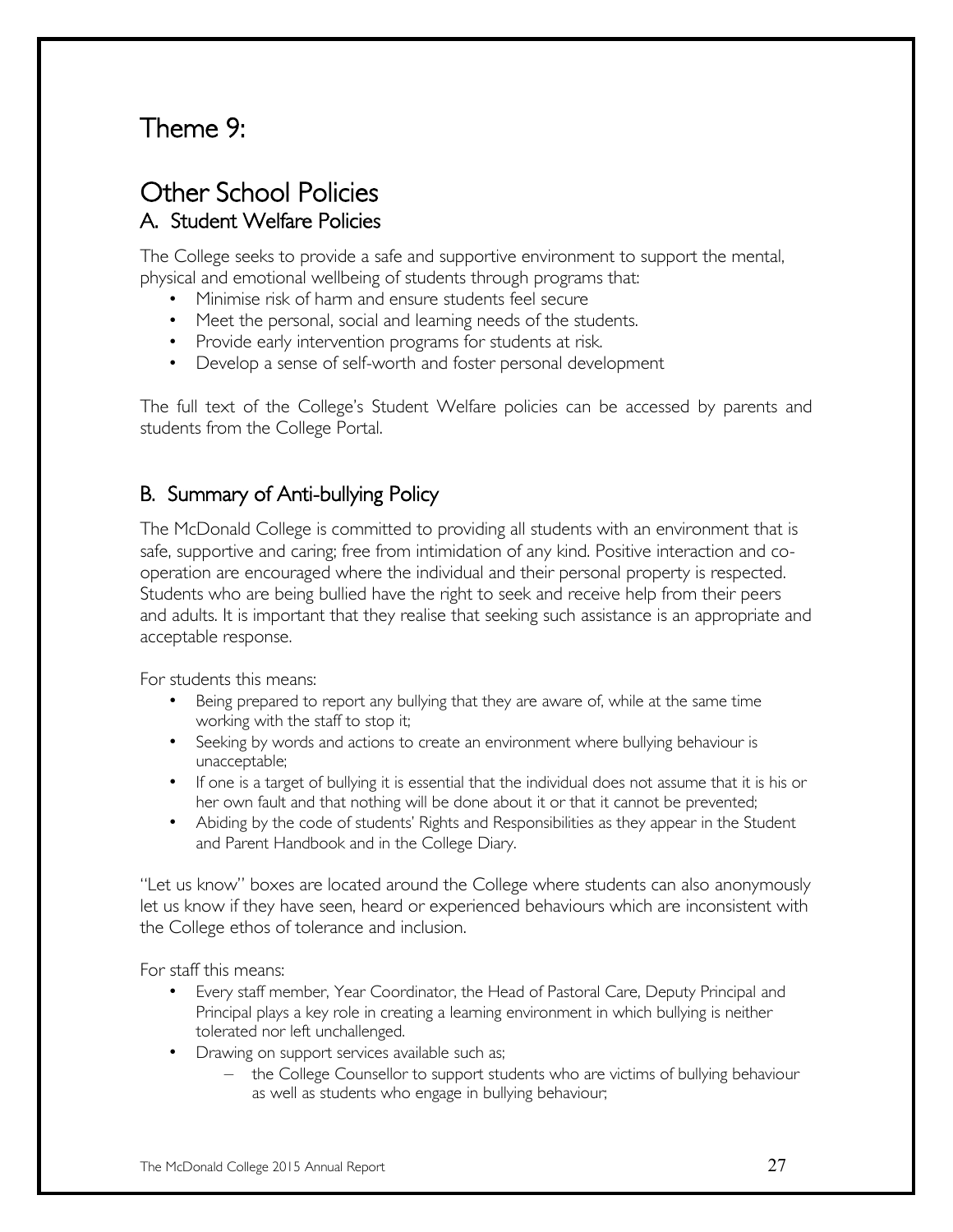– the School Liaison Police. Contact details of the Liaison Officer with responsibility for the College can be obtained from the Head of Pastoral Care or the Deputy Principal

The full text of the College's anti-bullying policy can be accessed by parents and students from the College Portal.

#### C. Summary of Policies for Student Discipline

Procedural fairness is a basic right of all when dealing with authorities. Procedural fairness refers to what is sometimes described as the 'hearing rule' and the 'right to an unbiased decision'.

The 'hearing rule' includes the right of the person against whom an allegation has been made to:

- know the allegations related to a specific matter and any other information which will be taken into account in considering the matter;
- know the process by which the matter will be considered;
- respond to the allegations;
- know how to seek a review of the decision made in response to the allegations.

The 'right to an unbiased decision' includes the right to:

- impartiality in an investigation and decision making;
- an absence of bias by a decision-maker,"

The 'hearing rule' and the 'right to an unbiased decision' are integral elements of the College's discipline procedures especially where suspension or expulsion could be the outcome of disciplinary proceeding.

Students are required to abide by the College's Rules and to follow the directions of teachers and other people with authority delegated by the College.

Where a student disregards rules, disobeys instructions or otherwise engages in conduct which causes or may cause harm, inconvenience or embarrassment to the College, staff members or other students, the students may be subject to disciplinary action.

The disciplinary procedures undertaken by the College vary according to the seriousness of the alleged offence. Where the allegation, if proved, may result in suspension or expulsion, the student and parents will be informed of the allegations and procedural steps to be followed in dealing with the matter. In relation to all matters to be investigated, students will be informed of the nature of the allegation and given an opportunity to respond to the allegations.

The penalties imposed vary according to the behaviour and the prior record of the student. At the lower end of the scale, an admonition or detention may be appropriate. At the upper end of the scale, the behaviour could result in suspension or expulsion.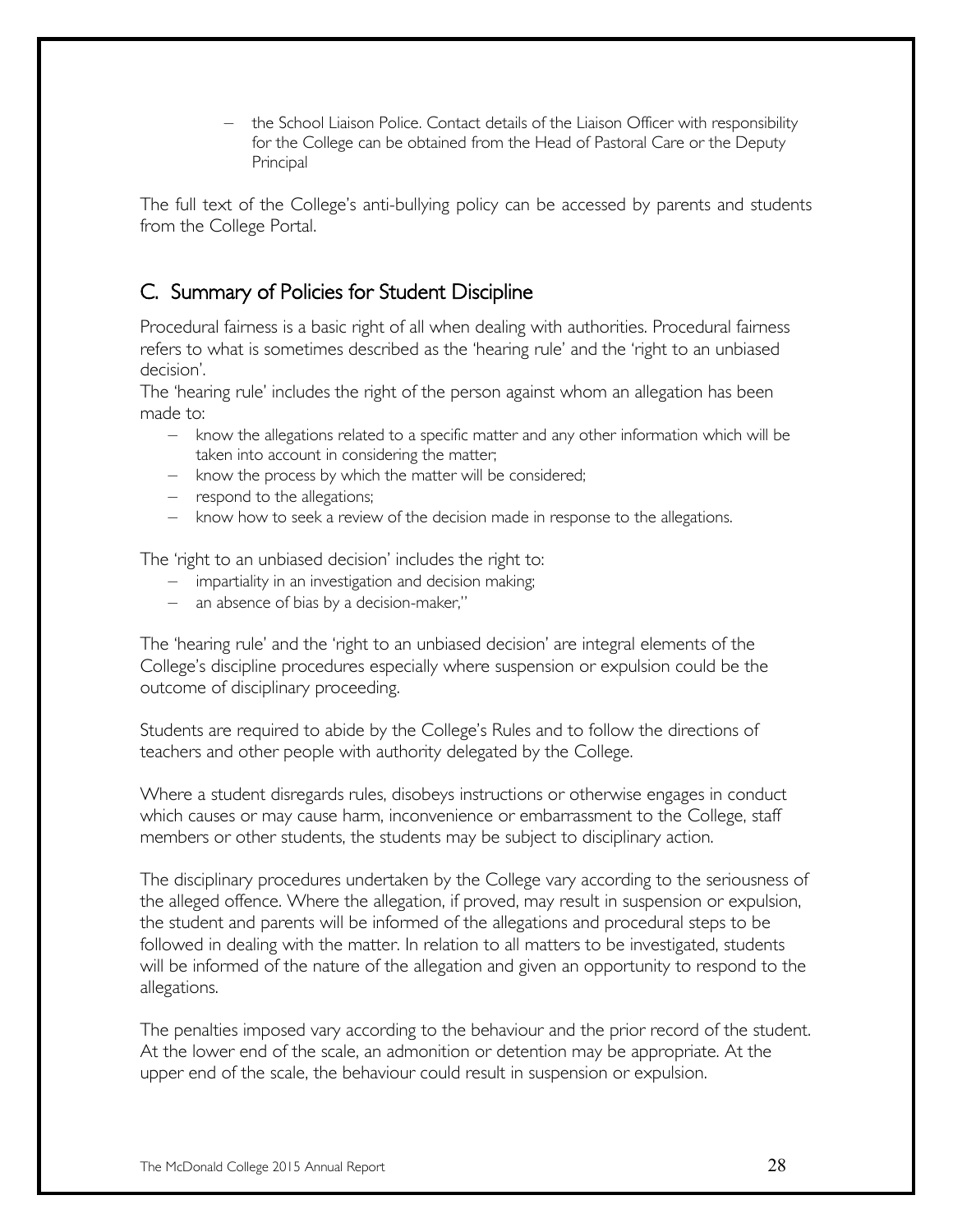The College doesn't not explicitly or implicitly sanction the administering of corporal punishment by non College persons, including parents, to enforce discipline at the College.

The College expressly prohibits corporal punishment and does not explicitly or implicitly sanction the administering of corporal punishment by non-school persons, including parents, to enforce discipline at the College.

As part of the College's evaluation of policies during 2013 our discipline procedures were reviewed and were published in Handbooks in 2014.

A full text of the College's discipline policy can be accessed from the College Parent Portal and College Staff Intranet. The five levels of discipline action are also outlined in the Student Diary.

#### D. Summary of Policy for Complaints and Grievances

General Principles

- Teachers, students and parents are entitled to raise concerns and complaints
- The College has a transparent and clear process which provides the framework and structure within which such concerns/complaints can be raised.
- Consideration will be given to the level of seriousness before beginning the process.
- Consideration will also be given to determining the most appropriate staff member for initial contact within the College.
- All efforts are made to resolve the dispute at the most appropriate level.
- Procedural Fairness requires that both/all parties have the opportunity to have their case heard.
- Individual cases are considered on their own merits and within the context of the pressures and demands on families and schools
- Appropriate confidentiality should be respected by all parties
- The role of the College Council and its' Chair is one of governance and not day-to-day College management. Grievance disputes should not start at the Board level unless the subject of the dispute is the College Principal herself/himself. Only in such a situation should the matter be referred to the Chairman of the Council who will raise the issue with the College Principal.

#### Procedural Fairness

Procedural Fairness ensures that everyone should have access to an "unbiased decision". Any person against whom a complaint has been made has the right to:

1. Know the allegations related to the specific matter and any other facts which could be taken into account in the consideration of the matter

2. Know the process by which the complaint will be considered

3. Be aware of the range of possible consequences resulting from the decisions made

4. Have an opportunity to respond to any allegations or complaint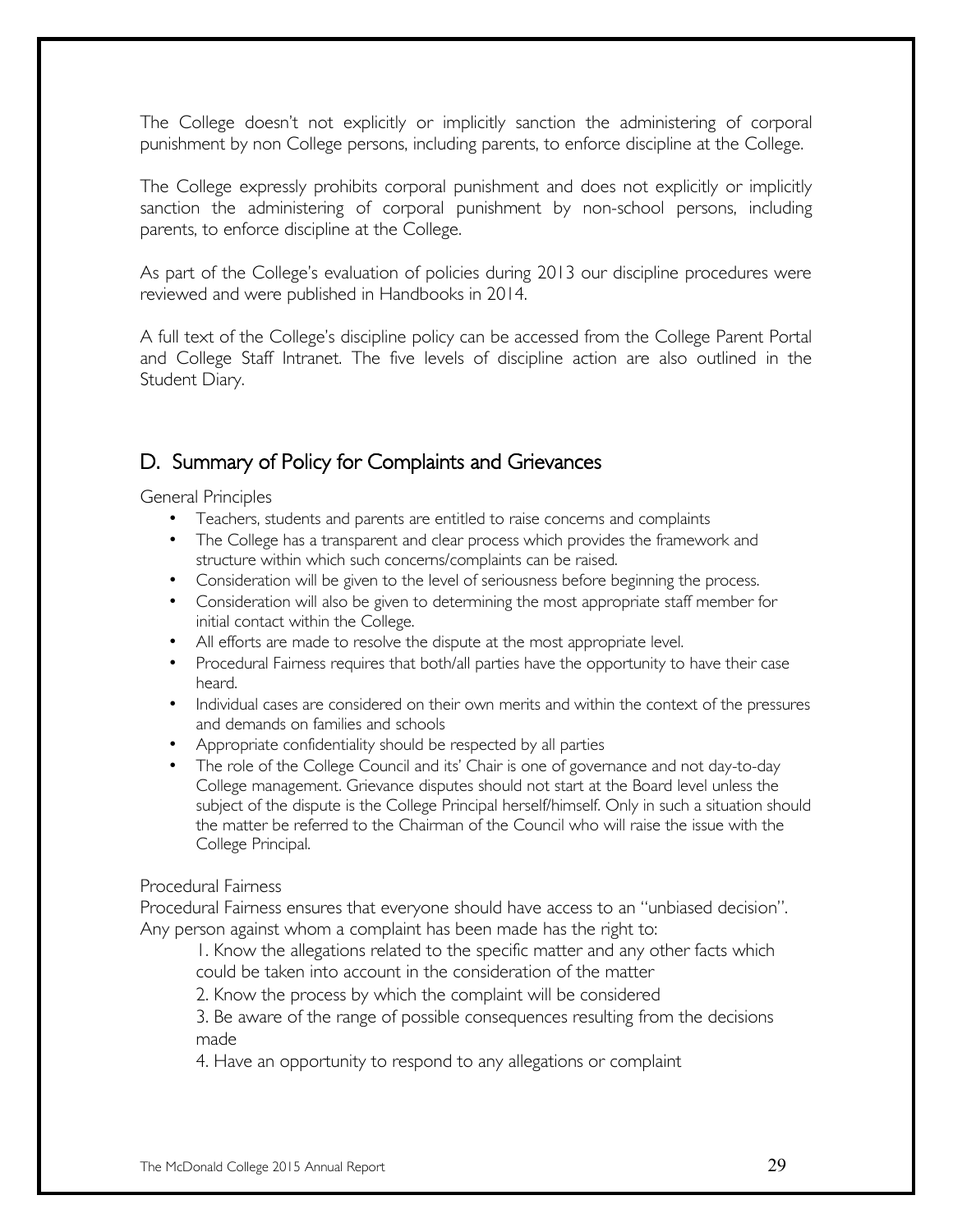5. Be given an opportunity to have a "preliminary decision" reviewed if there are additional issues which could be considered in mitigation before the preliminary decision is confirmed

Where there are Statutory requirements for the management and response to complaints, eg for overseas students, College policies and procedures adhere to all requirements

The College does not act on any anonymous complaint, unless it involves a possible allegation of 'reportable conduct'

The full text of the College's complaints and grievance resolution policy can be accessed by parents and students from the College Portal.

As part of the College's preparation for Registration and Accreditation all College policies were reviewed and amended where appropriate

| Policy                                     | Access to full text                                                                                       |
|--------------------------------------------|-----------------------------------------------------------------------------------------------------------|
| Student Welfare<br>Child Protection Policy | 2015 Staff Handbook -<br>available on the College<br>intranet                                             |
| Overseas Students Policy                   | 2015 Overseas Students<br>Handbook - available on<br>the College Portal                                   |
| <b>Boarding House Policies</b>             | 2015 Boarding Booklet -<br>available on the College<br>intranet                                           |
| Anti-bullying                              | 2015 Staff Handbook -<br>available on the College<br>intranet<br>Student Diary<br>Student/Parent Handbook |
| Discipline                                 | Student diary<br>2015 Student/Parent<br>Handbook                                                          |
| Complaints and grievances resolution       | 2015 Overseas Students<br>Handbook - available on<br>the College Portal<br>Student/Parent Handbook        |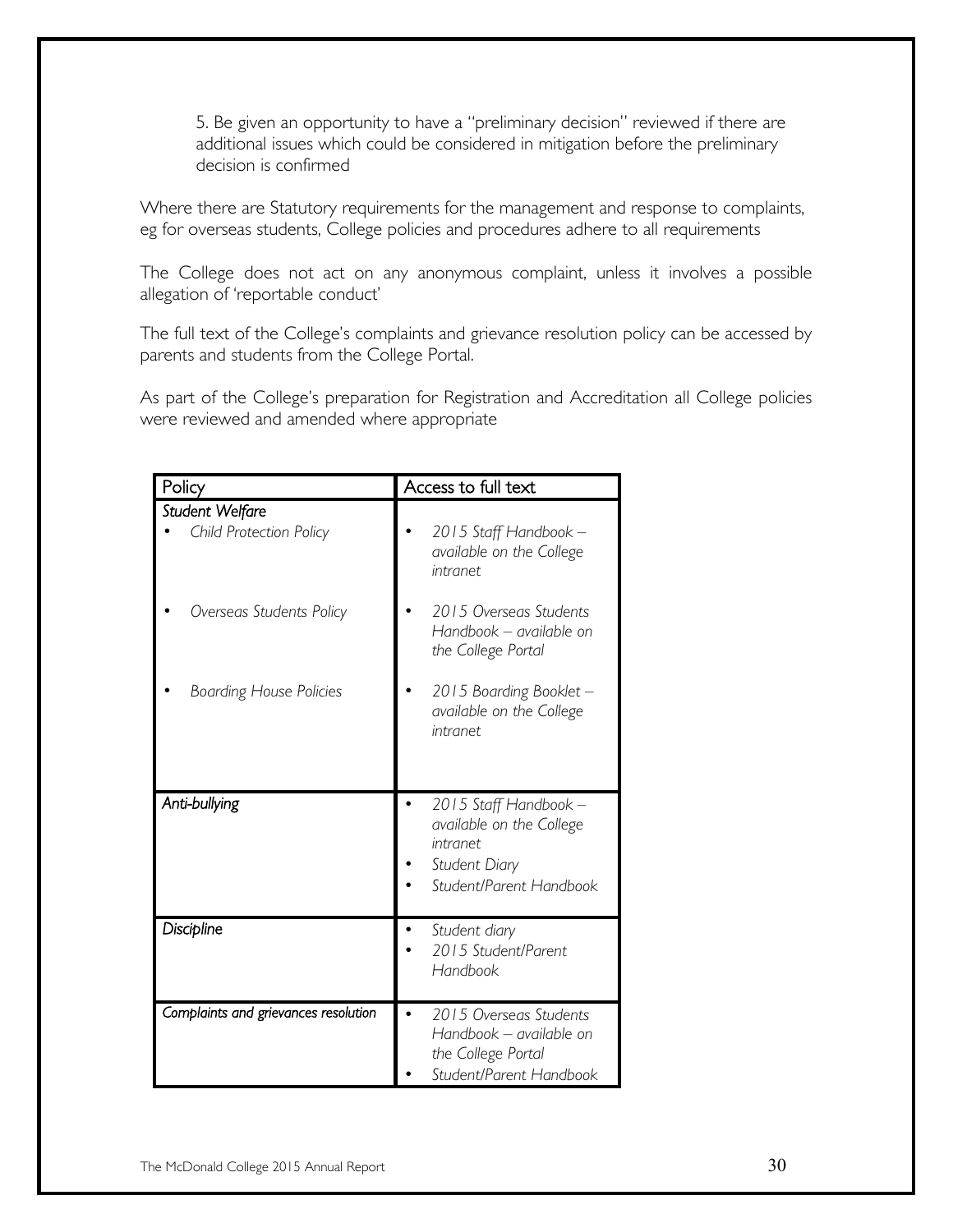## Theme 10: School Determined priority areas for Improvement<br>Achievement of priorities identified in the College's 2014 Annual Report

| Area<br>Teaching and Learning | Achievement of priorities identified in the College's 2014 Annual Report<br>Priorities<br>Revision of the whole school homework expectations.         | Achievements<br>Achieved                      |
|-------------------------------|-------------------------------------------------------------------------------------------------------------------------------------------------------|-----------------------------------------------|
|                               | Further develop greater adaptation for individual students in the<br>Junior School.                                                                   | Ongoing                                       |
|                               | Introduce the NSW Syllabus for HSIE in the Junior School.                                                                                             | Achieved and ongoing                          |
|                               | Introduce iSMART goals to the Secondary School Academic Reports                                                                                       | Achieved                                      |
|                               | Continuation of the SWARM (School Wide Action Research Model).                                                                                        | Discontinued                                  |
|                               | Junior School staff to receive professional development in Multi-lit to<br>supplement the Learning Enrichment programme.                              | Ongoing                                       |
|                               | Introduction of student feedback facility through the implementation<br>of Educator Impact 360 degree feedback.                                       | Achieved and embedded<br>practice             |
|                               | All secondary assessments to be completed in class.                                                                                                   | Achieved and embedded                         |
|                               | Pre-assessment feedback to be introduced to aid student<br>achievement.                                                                               | practice<br>Achieved and embedded<br>practice |
|                               | Introduce innovative use of technology tools throughout the College.                                                                                  | Ongoing                                       |
|                               | Plan for the introduction of an electronic diary.                                                                                                     | Implemented for trial in<br>Years 6 and 7     |
|                               | Introduce and implement flexible teaching programmes to<br>accommodate students with professional engagements - in particular,<br>Matilda the Musical | Achieved and Ongoing                          |
|                               | Library to introduce new opportunities and technical resources<br>investigating ways of accessing information.                                        | Ongoing                                       |
|                               | Introduce an HSC Review document giving historical comparative<br>results and analysis of 2014 results forming the basis of individual staff          | Achieved in 2015                              |
|                               | interviews.<br>Interview with individual HSC staff to consider the Review document<br>and identify areas for improvement.                             | Achieved in 2015                              |
|                               | Further develop Voyager Tennis Partnership for elite tennis students                                                                                  | Ongoing                                       |
|                               | Introduce mapping of student Effort and Achievement in Secondary<br>School Reports                                                                    | Achieved and embedded<br>practice             |
|                               | Continue implementation of new NSW BOSTES Syllabuses<br>incorporating the National Curriculum Stages 4, 5 and 6.                                      | Achieved and Ongoing                          |
|                               | China tour to be offered to Years $7 - 9$ to participate in the Tianjin<br>Youth Festival.                                                            | Achieved                                      |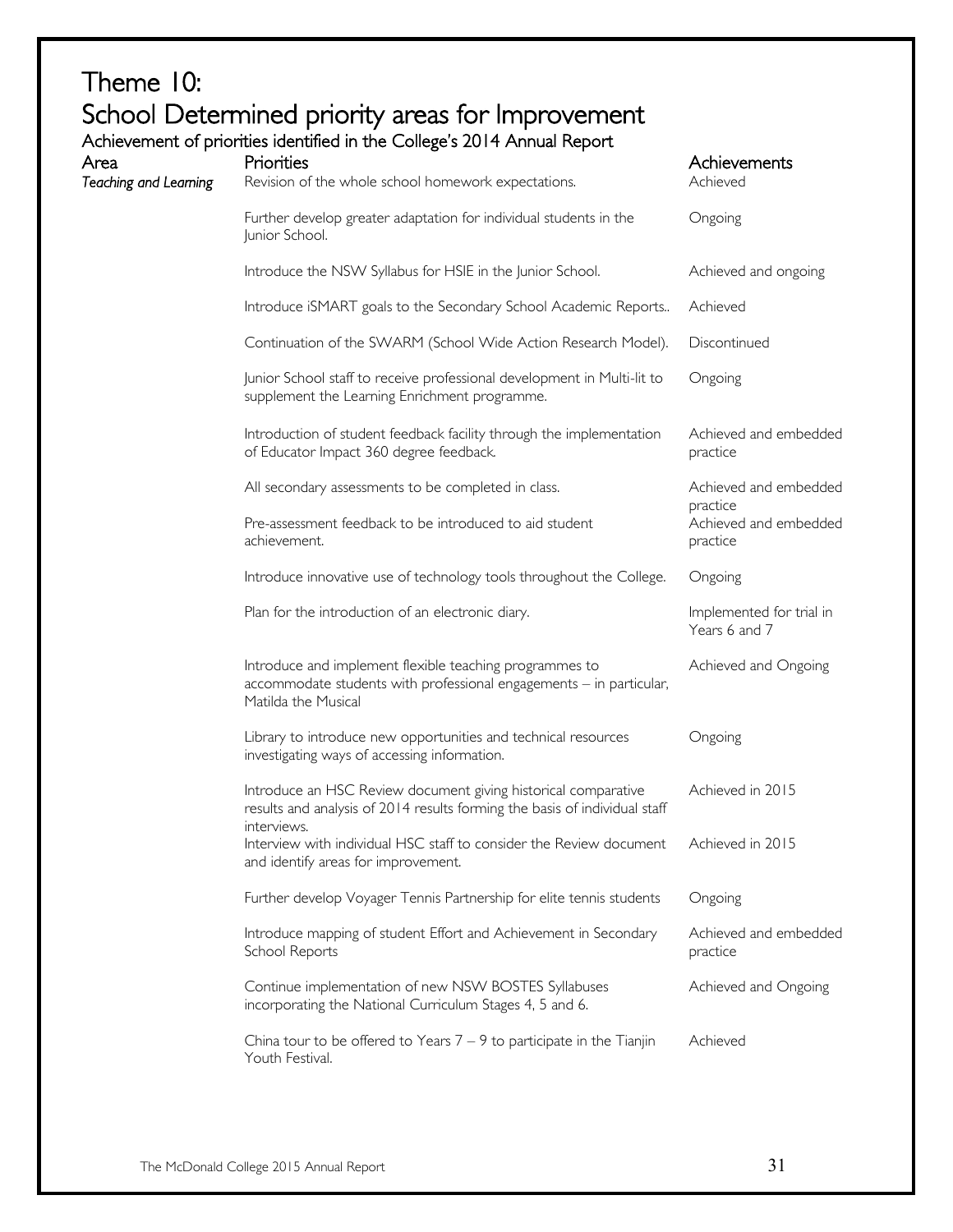| Area<br>Student Welfare         | Priorities<br>Staff PD in Mental Health First Aid for both students and staff.                                                                            | Achievements<br>Achieved for Staff |
|---------------------------------|-----------------------------------------------------------------------------------------------------------------------------------------------------------|------------------------------------|
|                                 | Staff Child Protection Training - Online                                                                                                                  | Achieved and ongoing               |
|                                 | Year 7 – 10 mandatory language to be completed in Year 10 to<br>eliminate the need for late finishes in Years $7 - 9$ .                                   | Achieved                           |
| <b>Facilities and Resources</b> | Further upgrade of Parent Portal.                                                                                                                         | Achieved and ongoing               |
|                                 | Complete a BYODD Policy.                                                                                                                                  | Achieved                           |
|                                 | Upgrade the back end IT infrastructure increasing the internet<br>connection to 100 mg.                                                                   | Achieved and ongoing               |
|                                 | Introduce the Apple Platform to support greater use of creative<br>electronic teaching and learning modes as the BYODD<br>programmeis introduced in 2016. | Achieved                           |
|                                 | Appoint Builders to construct the new Boarding House<br>Construct the new Boarding House in readiness for the 2016<br>intake of boarders.                 | Achieved<br>Achieved               |
|                                 | Review Critical Incident Management Procedures.                                                                                                           | Ongoing                            |
|                                 | Review evacuation procedures.                                                                                                                             | Ongoing                            |

M.P. Kohler Principal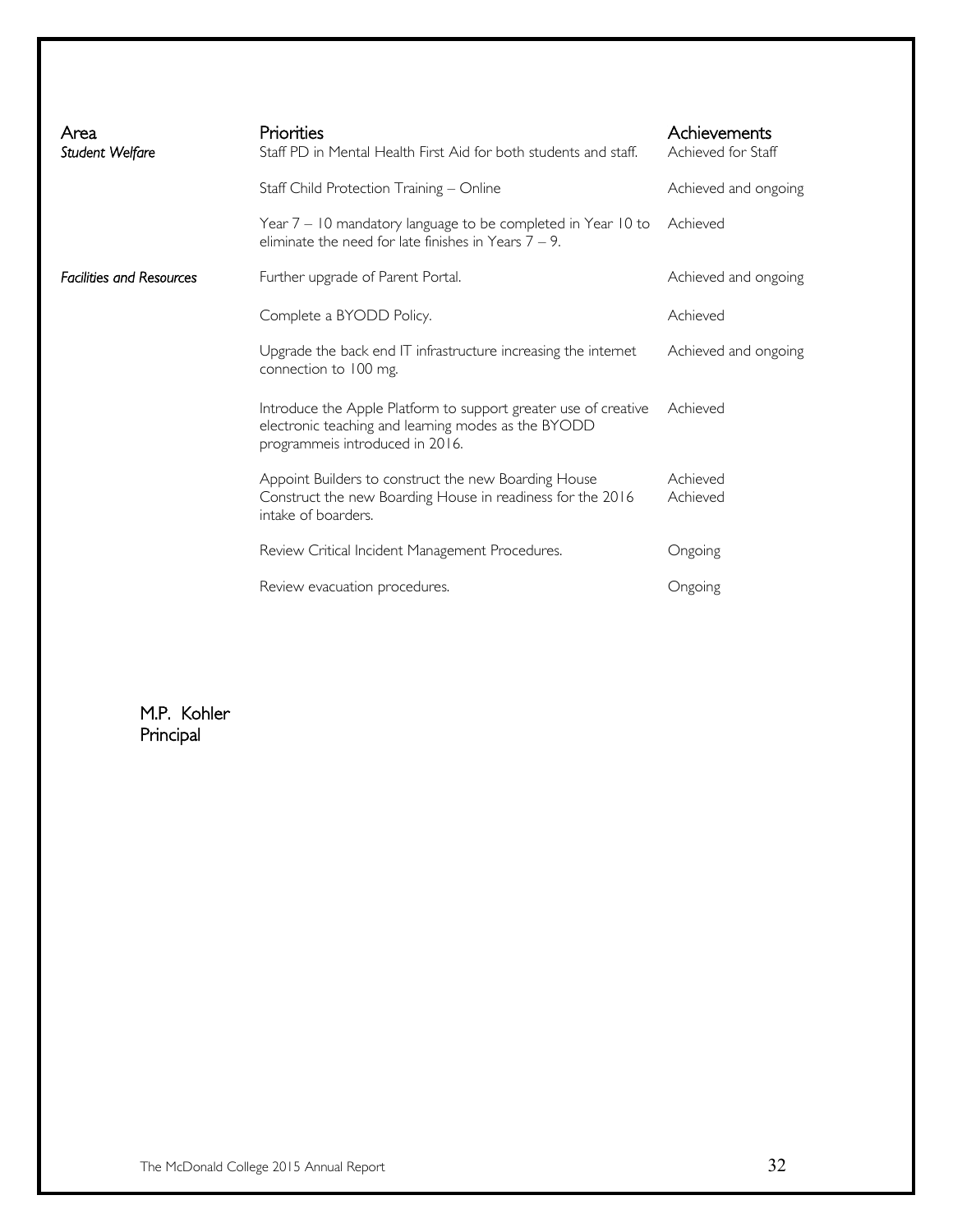## 2016 Priority areas for improvement

| Area                             | Priorities                                                                                                                                                                                                                                                                                                                                                                                                                                                                                                                                                                                                                                                                                                                                                                                                                                                                                                                                                                                                                                                                                                                                                                                                                                                     |
|----------------------------------|----------------------------------------------------------------------------------------------------------------------------------------------------------------------------------------------------------------------------------------------------------------------------------------------------------------------------------------------------------------------------------------------------------------------------------------------------------------------------------------------------------------------------------------------------------------------------------------------------------------------------------------------------------------------------------------------------------------------------------------------------------------------------------------------------------------------------------------------------------------------------------------------------------------------------------------------------------------------------------------------------------------------------------------------------------------------------------------------------------------------------------------------------------------------------------------------------------------------------------------------------------------|
| Teaching and<br>Leaming          | Change the look of learning throughout the College<br>$\bullet$<br>Further develop greater adaptation for individual students in the Junior School.<br>$\bullet$<br>Junior School staff to receive further professional development in Multi-lit to supplement<br>the Learning Enrichment programme<br>Further implement the NSW Syllabus for HSIE in the Junior School.<br>$\bullet$<br>Further develop the Voyager Tennis Partnership for elite tennis students.<br>$\bullet$<br>Continue innovative use of technology tools throughout the College.<br>$\bullet$<br>Further utilise feedback through Educator Impact 360 to inform learning across the whole<br>$\bullet$<br>College<br>Trial the introduction of an electronic diary for all students<br>$\bullet$<br>Continue to implement flexible teaching programmes to accommodate students with<br>$\bullet$<br>professional engagements - in particular, Matilda the Musical<br>Library to introduce new opportunities and technical resources investigating ways of<br>accessing information.<br>Continue implementation of NSW BOSTES Syllabuses incorporating the Australian<br>$\bullet$<br>Curriculum Stages 2, 3, 4, 5 and 6.<br>Enhance Study Skills with introduction of Elevate programmes |
| Student Welfare<br>Staff Welfare | Staff Child Protection Training - Online<br>Explore the possibility of further extending the College elite sport offering into Asia<br>Introduce Winning Edge seminars for senior students to enhance pastoral care programmes<br>Review Home Stay policies and procedures<br>$\bullet$<br>Implement the introduction of Boardingware to facilitate supervision of boarders<br>$\bullet$<br>Review WHS procedures<br>$\bullet$                                                                                                                                                                                                                                                                                                                                                                                                                                                                                                                                                                                                                                                                                                                                                                                                                                 |
| Facilities and<br>Resources      | Change the look of learning spaces throughout the College<br>$\bullet$<br>Further upgrade of Parent Portal.<br>Review Critical Incident Management Procedures.<br>Review evacuation procedures<br>Complete the building of new boarding facilities and students take up residency<br>Fit out the boarding house to give a homely feel and provide residents with their needs<br>Hold Official Opening of the boarding house to be know as Markham House                                                                                                                                                                                                                                                                                                                                                                                                                                                                                                                                                                                                                                                                                                                                                                                                        |

M.P. Kohler Principal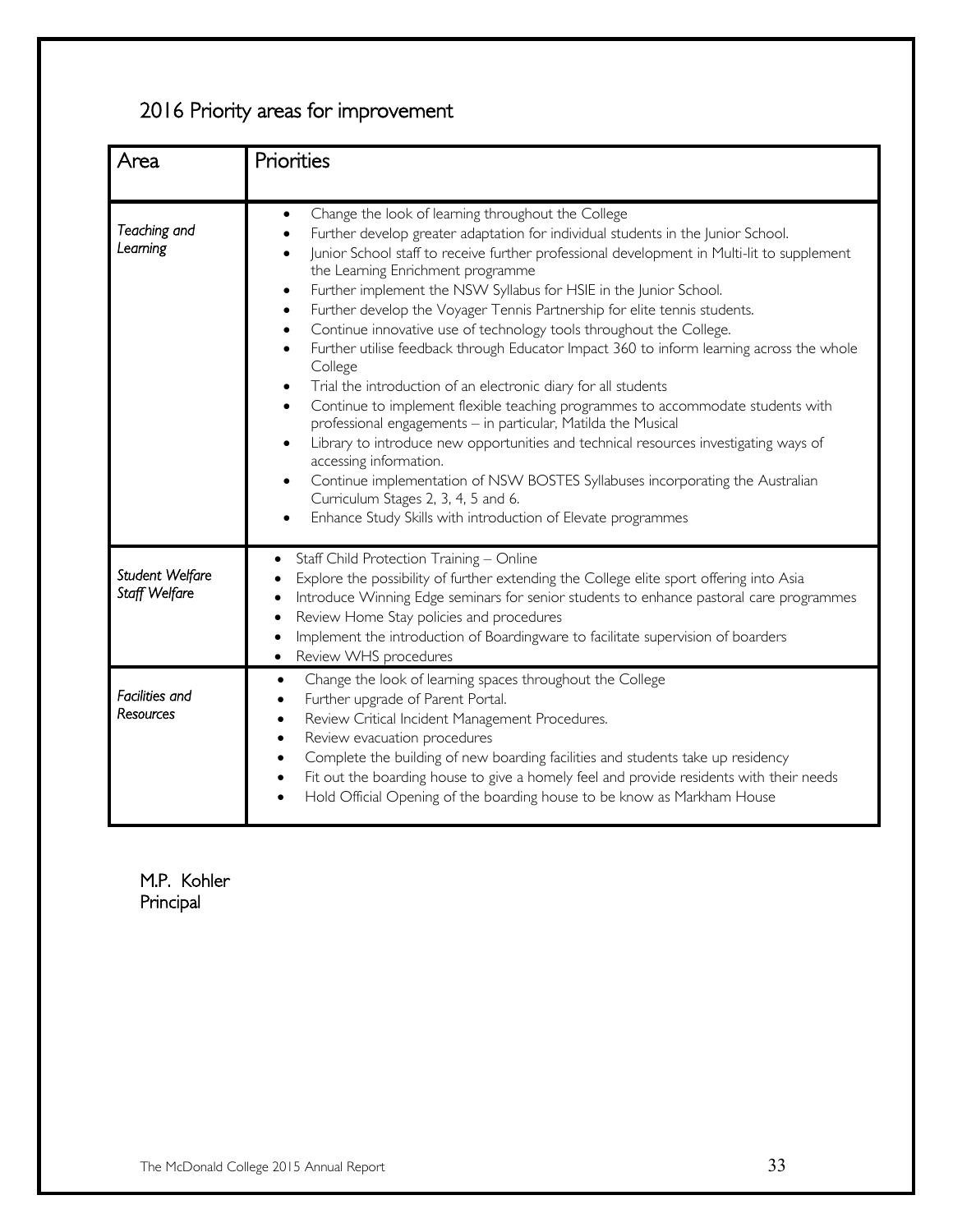## Theme 11: Initiatives Promoting Respect and Responsibility

The College wants all students to recognise that they are valued and integral parts of the College community, with parents and staff providing the care and support that engender self esteem, mutual respect and responsibility. There is much scope to develop talents and to learn through experiences. The College works with staff, students and parents on a values-rich respect, responsibility and right choice platform. In 2015 the College staff continued to promote the four main College values:

Humility; Honour; Passion and Commitment; and Appreciation.

These College values are based on the nine Federal Government Values and are adapted for our community and needs. Student Assemblies, Pastoral Care lessons and Guest Speakers focussed on these values to raise awareness and understanding among the student body. These values are articulated in all areas of the College's operation. They are entrenched in academic programmes, both in the Junior School and the Secondary School being used to reinforce a responsible citizen of the  $21<sup>st</sup>$  century.

Our performance education engenders respect for: fellow performers or competitors, differing performance genres, varying cultures and oneself with humility and self-esteem being essential characteristics for success at the highest level.

Being a performance based community, our students best contribute to community projects through their love of performance and sport. The Prefects organised a concert with all funds raised being donated to the Westmead Children's Hospital music therapy programme.

Students performed at the local Dawn Service on ANZAC Day, assisted with the Salvation Army Red Shield door knock appeal, took part in other smaller community service performances such as celebrations for Senior Citizens Week.

Both staff and students alike celebrate World Harmony Day. A College Assembly focussed on respecting different cultures and beliefs. These events promote respect and tolerance for others from a different background and celebrated individual differences, promoting the rights of others. Other events or speakers were:

- Salvation Army guest speakers
- ANZAC Day guest speaker
- SRC Christmas Harper Appeal Exodus Foundation

M.P. Kohler Principal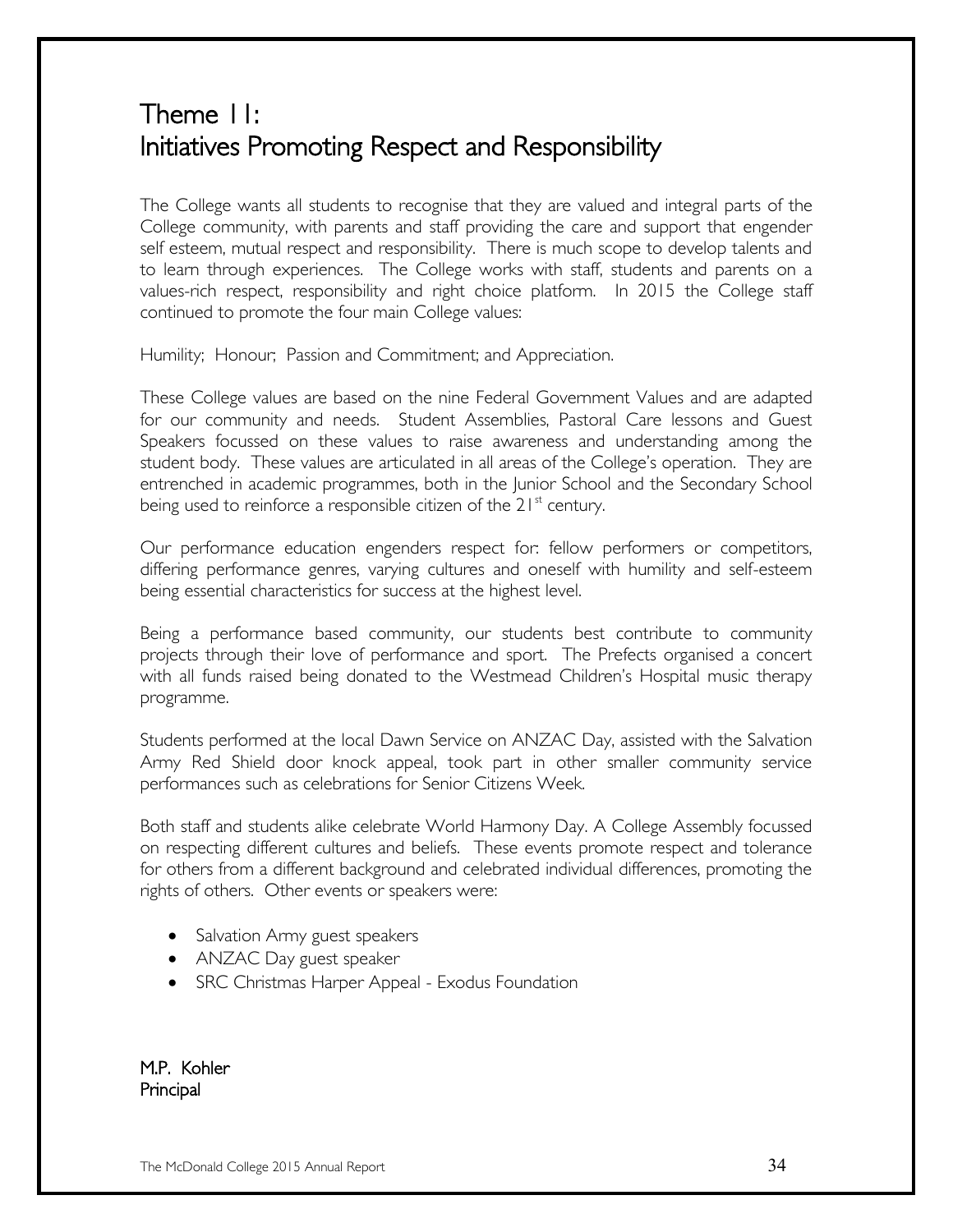## Theme 12: Parent, Student and Teacher Satisfaction

Parents are welcomed and encouraged to be engaged with the College and involvement through the Parents and Friends (P & F) is one way parents can achieve this. In 2015 parents supporting P & F initiatives raised funds through activities such as Bunning's BBQs, raffles, Trivia Night, Junior School Disco and Mothers and Fathers Day Stalls. The P & F is also the conduit through which funds from the parents' levy is approved for distribution. There is a P & F meeting held every term and these meetings inform the parents about activities and trends on academic, performing arts and tennis issues as well as initiatives from the College Council. Parents have the ability to make suggestions and also drive fund raising initiatives through the P & F.

The level of parent participation in attending student performances is strong and supports the students by providing a supportive audience. The High Performance Season is the highlight of performances throughout the year and is appreciated by all who attend including past students and staff.

Parents report that their children are happy to be a part of such a unique school and many report improved academic achievements and a heightened engagement in their studies. New families often comment upon how easily their child has 'fitted in' even when the enrolment commenced during the year.

Parents mention the 'community' spirit of the College that nurtures the students and gives them a strong sense of belonging and safety. They say this begins as soon as they start in the morning through to the performance programmes. Parents of students in the Tennis Stream report that this programme integrated with academic studies has allowed their families to regain valuable family time.

Students across all ages continue to say they love coming to school each day and that they enjoy the friendship and interaction across all age groups. Senior students note that the relationship they have with their teachers is strong and supports and encourages their learning.

Students generally feel that their teachers care about them as individuals and that they want them to succeed. Students often comment that they feel their teachers know them as individuals.

Students commented that they are encouraged to be accepting of difference in all aspects of their school lives.

Staff across all areas of the College are supportive of each other and have good relationships with their peers and the College community. They have appreciated the 2015 upgraded IT capabilities with many now operating with new Apple Laptops. Staff are generous in sharing various educational programmes and aps with each other to the benefit of the students in the classroom.

#### M.P. Kohler Principal

The McDonald College 2015 Annual Report  $35\,$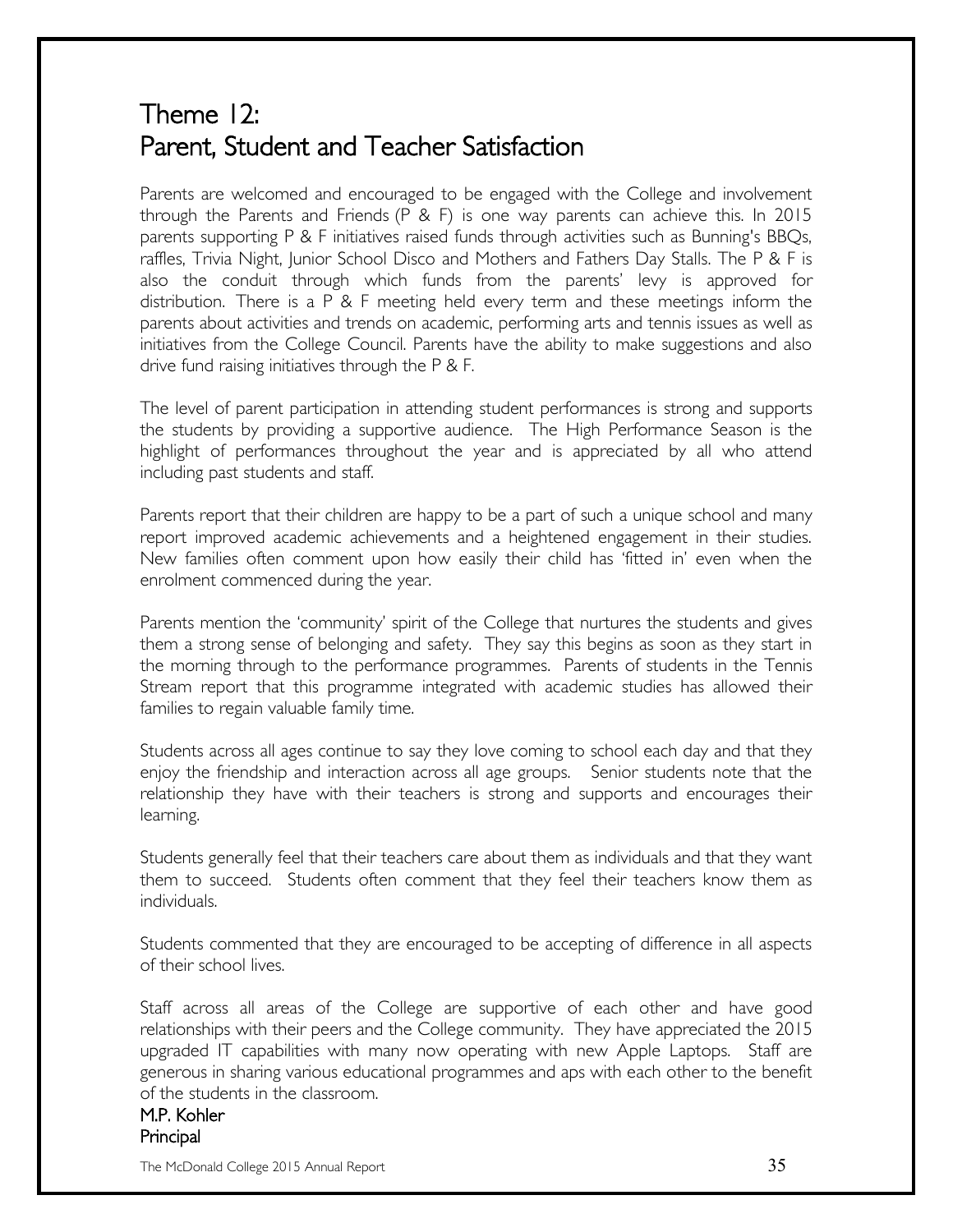## Theme 13: Summary Financial Information

These pie charts provide graphic representation of income and expenditure. The College's finances are managed by the Finance Committee of Council which includes, but not limited to, the Chairman, Vice Chairman and Treasurer of the College Council and the Principal and Business Manager. This committee meets each month and regularly reports to Council.

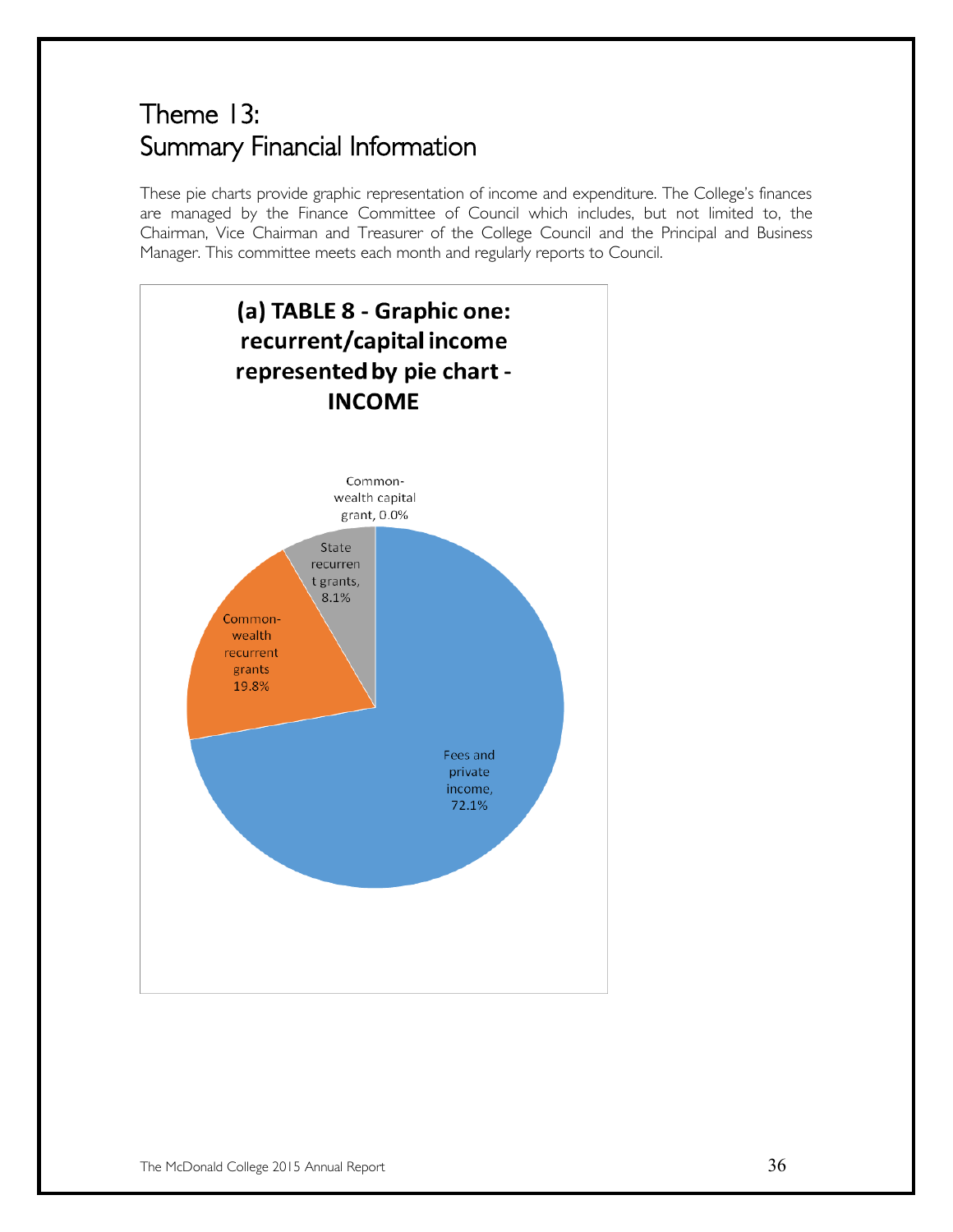

S. Owen Finance Manager